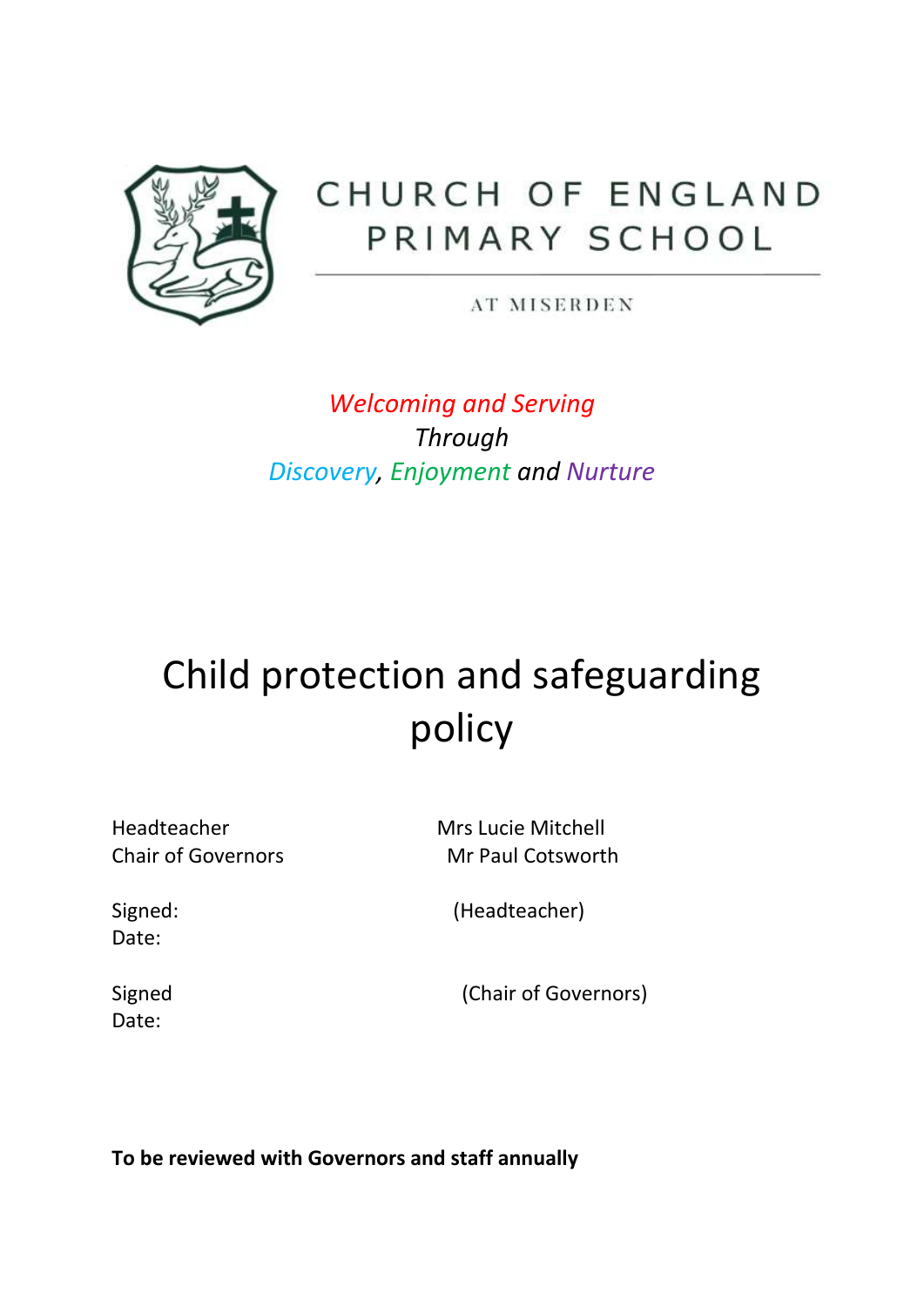| Governor Leads:                                      | <b>Rev. Val Thorne</b>                                                       |
|------------------------------------------------------|------------------------------------------------------------------------------|
| Designated School Safety Lead:                       | <b>Mrs Lucie Mitchell</b><br><b>Miserden Primary School</b><br>01285 281463  |
| Deputy Designated Safety Lead:                       | <b>Mr Matt Stinchcombe</b><br><b>Miserden Primary School</b><br>01285 281463 |
| Designated Alternative Designated School Safety Lead |                                                                              |

(in the event that Both DSL and DDSL are absent): **Mr Jonathan Preston - Bisley Blue Coat School 01452 770251/ Oakridge Parochial School 01285 760269**

Designated Teacher for Looked After Children (LAC)**Mrs Lucie Mitchell**

To be read in conjunction with the behaviour policy, KCSIE, SEND policy, safer recruitment policy, staff code of conduct and DSL job description

The school welcomes and serves all in its community. We work to mirror the body of Christ believing that everyone brings gifts and talents that enrich our life together. We treat one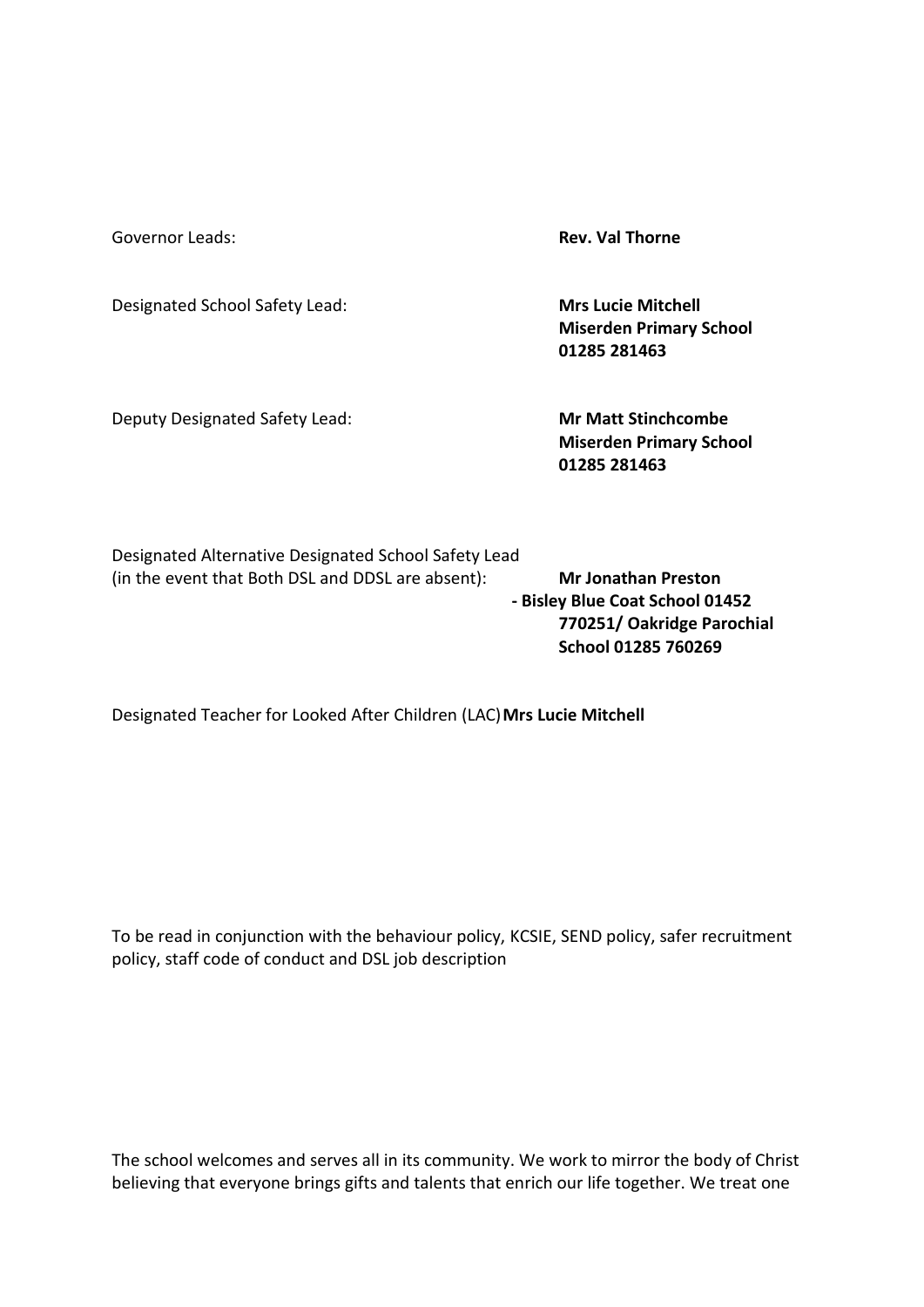another with generosity, compassion, respect, forgiveness and friendship inspired by the parable of the Good Samaritan. We strive to ensure the children of our school receive the very best education possible believing that an excellent standard of Education is an expression of God's love for us.

Miserden CE Primary School is committed to safeguarding and promoting the welfare of children and young people and expects all staff, governors and volunteers to share this commitment.

A Safeguarding Procedures Poster will be on display in prominent places around the school. A copy of this policy will be available in the school office for people to view. All Staff (including Supply Teachers), Governors and Volunteers will be given a copy of this policy. Further Information regarding Safeguarding Procedures can be found on [www.gscb.org.uka](http://www.gscb.org.uk/)nd up to date contact details can be found on the LIVEGloucestershire Safeguarding Handbook for Educational Settings (printing not recommended as the document is frequently updated).

#### **Who to contact concerning a child's welfare and safety**

If you are worried or concerned about anyone under 18, who you think is being abused or neglected. Or that a child and their family need help and support, then please pick up the phone and ring the Children's Help Desk Children's Help Desk Telephone: 01452 42 6565

Opening hours Monday to Friday between 08:00 to 17:00

Out of office hours If you have concerns about the immediate safety of the child or you believe a serious criminal offencehas been committed, please contact the Police at anytime on 0845 090 1234 or 101

**In an Emergency: Please ring 999**

**Introduction**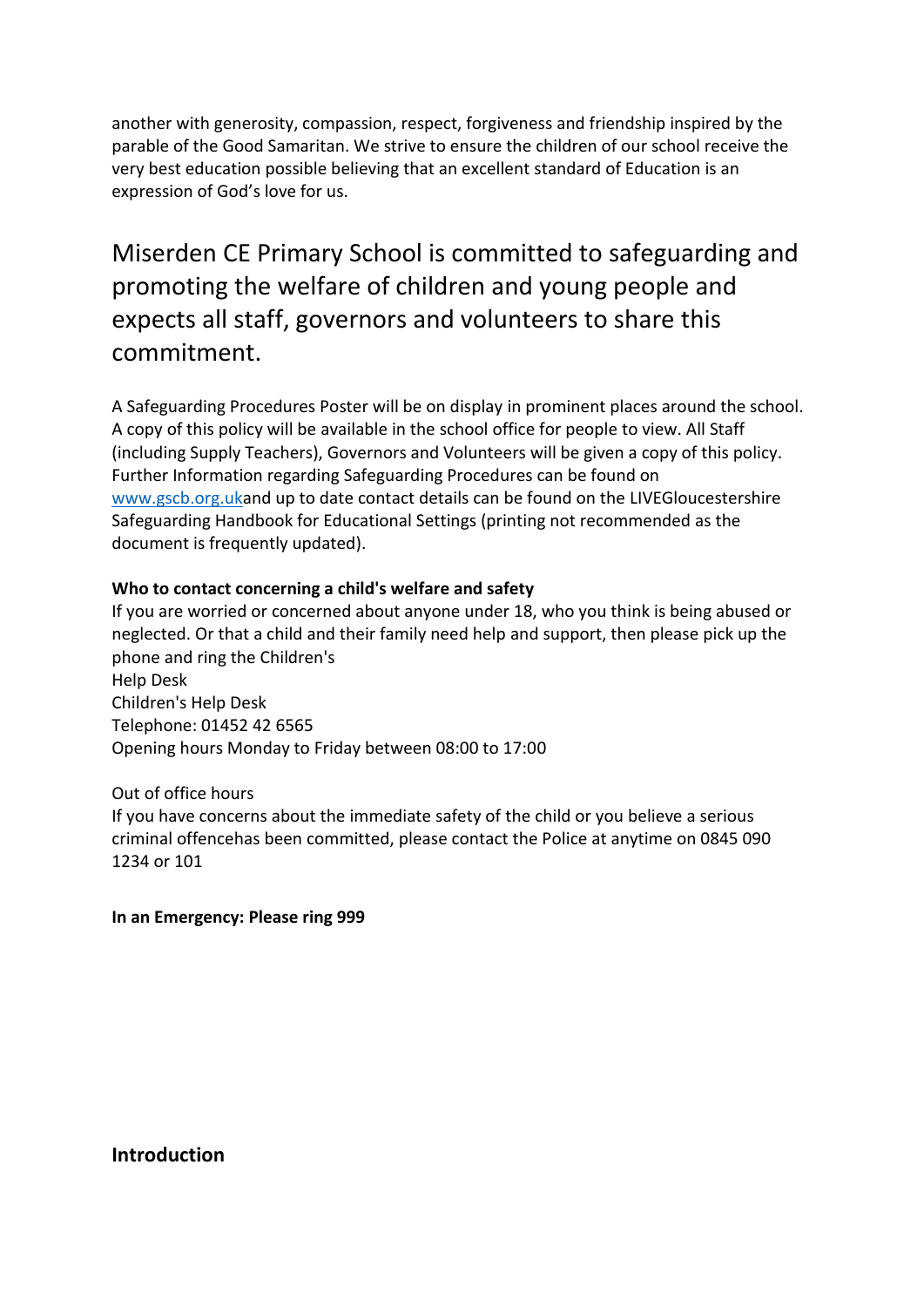This policy has been developed in accordance with the principles established by the Children Acts 1989 and 2004; the Education Act 2002, and in line with government publications: 'Working Together to Safeguard Children' 2013, Revised Safeguarding Statutory Guidance 2 'Framework for the Assessment of Children in Need and their Families' 2000, 'What to do if You are Worried a Child is Being Abused' 2003. The guidance reflects, 'Keeping Children Safe in Education' 2021.

This document has been formulated by staff, governors, parent representatives and supports the principles of the Children's Act, and guidance offered by national authorities. The purpose of this document is to help all who work in the school environment to identify and support children who may be at risk.

Gloucestershire Safeguarding Children Board states ……

'The protection and welfare of the child must be the paramount consideration in all action. All professionals in contact with children and their families must be aware of the possibility of child abuse and neglect and of the need to maintain vigilance at all times.

Children must be listened to, taken seriously and their comments fully evaluated'.

## **Context**

Our policy applies to **all staff, governors and volunteers** working in and connected to the school.

#### **At Miserden CE Primary School we will ensure that:**

- We practice safe recruitment in line with Government guidance. At least one person with accredited training will be on all interview panels and check the suitability of staff and volunteers to work with children. The Headteacher is required by statute to report to the Disclosure and Barring Service (DBS), within one month of their leaving the school, any person (whether employed, contracted, a volunteer or student) whose services are no longer used because he or she is considered unsuitable to work with children. Any unsuitable behaviour is reported and managed using the Allegations Management procedures. This applies even if the person is no longer going to work with children or vulnerable adults
- A Single Central Register is held for all staff which includes identity, qualification and health checks, right to work and reference checks. The Single Central Register is reviewed regularly by the Governing Body, which is attended to by the Head Teacher and the School Administrator. All staff are checked for their suitability to work with children through the Disclosure and Barring Service (DBS, formerly Criminal Records Bureau) at Enhanced level.
- All staff are kept up to date with Child Protection issues and includes formal training every three years and yearly updates from the DSL. The DSL has to update their training every 2 years.
- All new members of staff (including those who regularly have contact with children) will be subject to an induction programme that includes meetings/training with the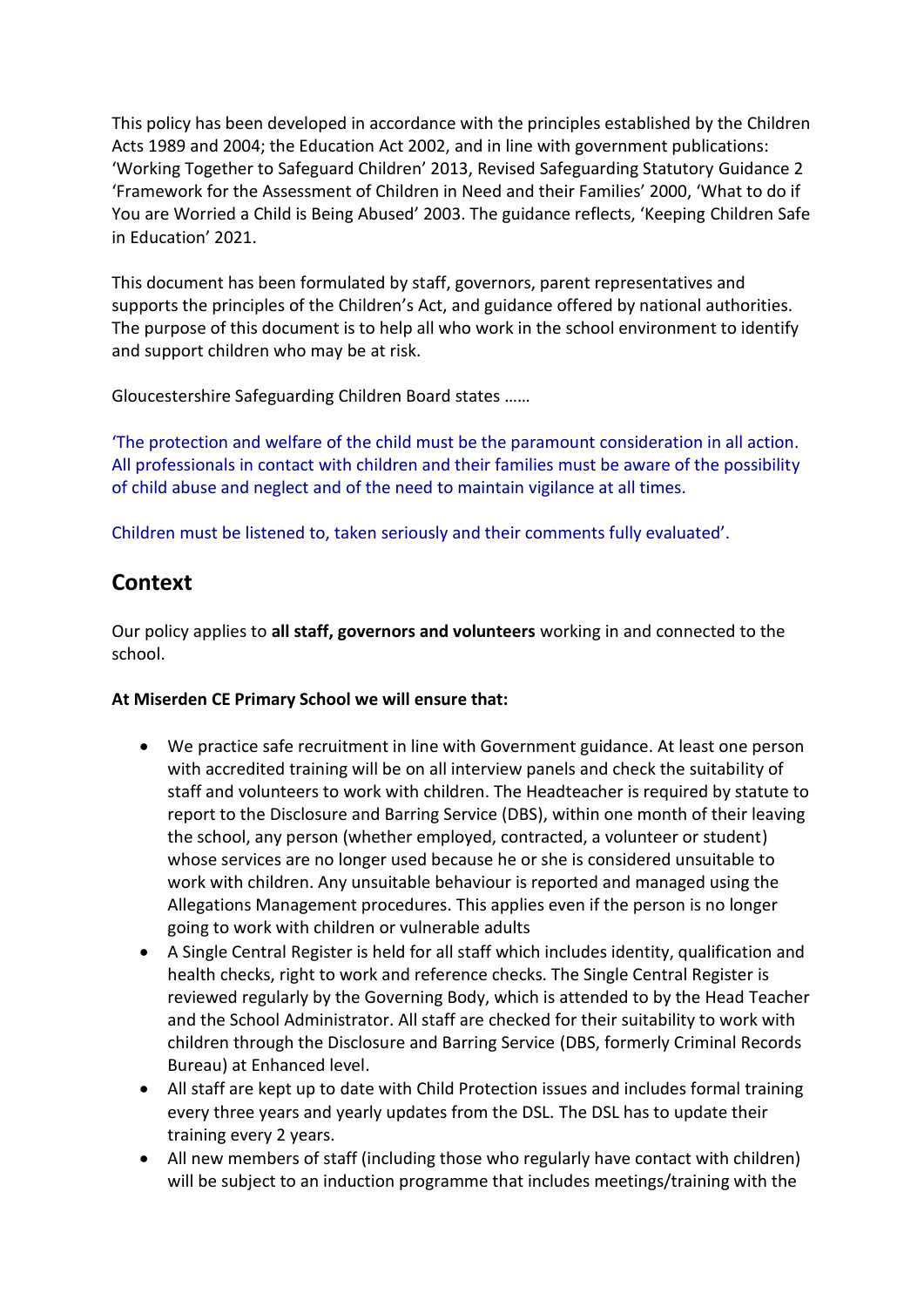Headteacher and DSL in all aspects covered within this policy. All new members of staff will participate in external Child Protection training as part of their CPD

- All staff are asked to read and sign to say that they have read and understood part one of KCSIE 2021
- We raise awareness of child protection issues and recognise that safeguarding incidents could happen anywhere.
- Children are equipped with the skills needed to keep them safe
- Governors are kept well informed about procedures through committee or full governors meetings and external training.
- We implement procedures for identifying and reporting cases, or suspected cases, of abuse by logging welfare concerns and referring to the Children's Helpdesk.
- We support pupils who have been abused in accordance with his/her agreed child protection plan.
- The school is a safe environment in which children can learn and develop
- All staff, volunteers and governors who regularly work in school will be subject to an Enhanced level DBS check. This is also requirement for all new governors prior to the commencement of their term of office.
- Governors are asked to read part 2 of KCSIE 2021

We recognise that because of the day to day contact with children, school staff are well placed to observe the outward signs of abuse.

#### **At Miserden CE Primary School we will therefore:**

- Establish and maintain an environment where children feel secure, are encouraged to talk, and are listened to
- Ensure children know that there are adults in the school whom they can approach if they are worried or in difficulty.
- Include opportunities in the PSHE curriculum for children to develop the skills they need to recognise and stay safe from abuse and know who to turn to for help

#### **We will follow the procedures set out by the Gloucestershire Safeguarding Children Board and take account of guidance issued by the DfE to:**

- Ensure we have a designated senior person for Safeguarding (Child Protection) who has received appropriate training and support for this role
- Ensure we have a nominated governor responsible for child protection who has received appropriate training
- Ensure every member of staff (including temporary and supply staff and volunteers) and governing body knows the name of the designated senior person responsible for child protection and their role
- Ensure all staff and volunteers understand their responsibilities in being alert to the signs of abuse and responsibility for referring any concerns to the designated senior person responsible for child protection
- Ensure that parents have an understanding of the responsibility placed on the school and staff for child protection by setting out its obligations in the school prospectus.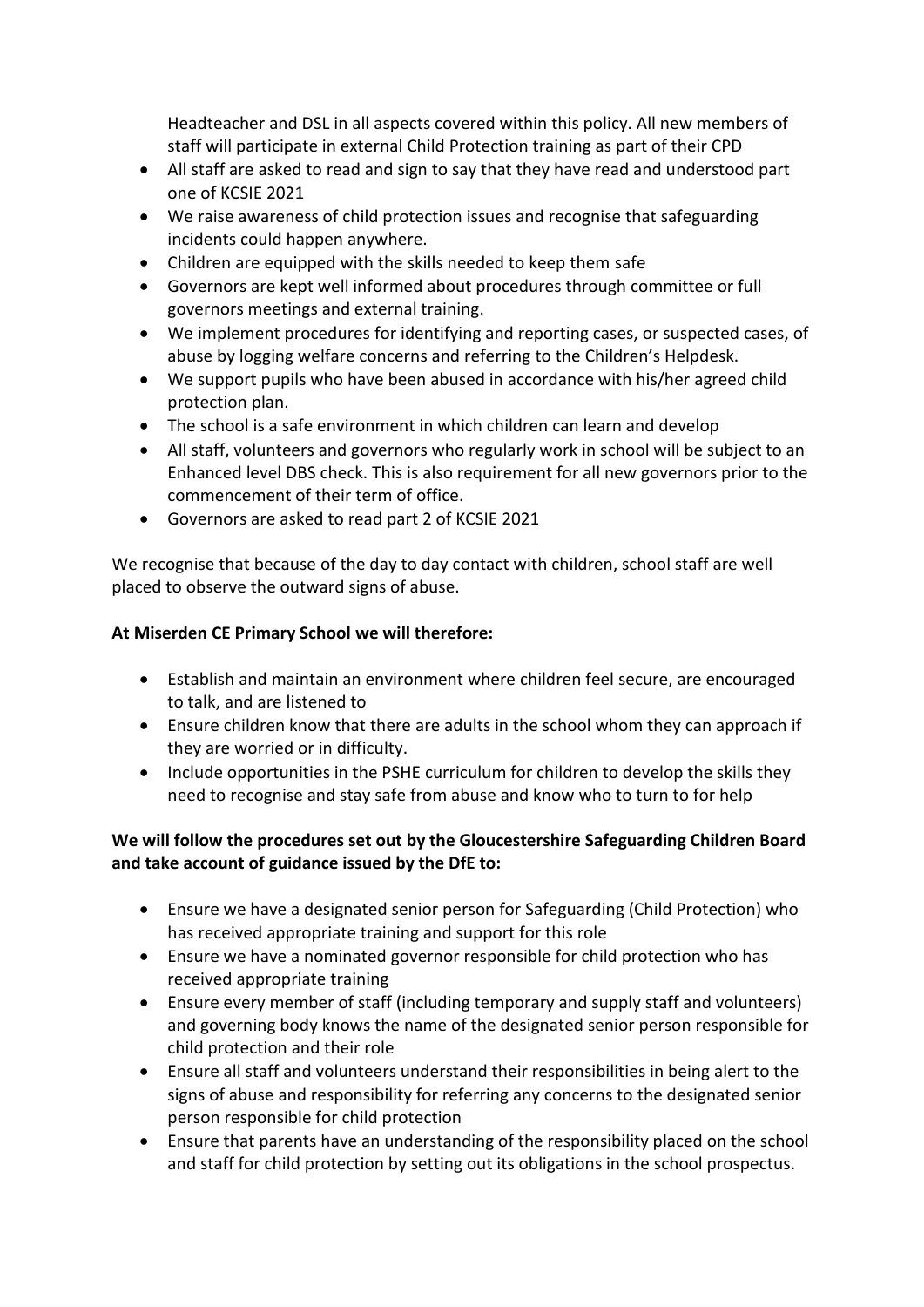- Notify the relevant social worker if there is an unexplained absence of more than two days of a pupil who has a Child protection Plan (previously known as being on the child protection register)
- Develop effective links with relevant agencies and co-operate as required with their enquiries regarding child protection matters including attendance at child protection conferences and core groups
- Keep confidential written records of concerns about children, even where there is no need to refer the matter immediately
- Ensure all records are kept securely, separate from the main pupil file, and in secure locations
- Develop and then follow procedures where an allegation is made against a member of staff or volunteer including supply or agency workers, contractors or governors.
- Ensure safe recruitment practices are always followed in line with 'Keeping Children Safe in Education statutory guidance.

We recognise that children who are abused or witness violence may find it difficult to develop a sense of self-worth. They may feel helplessness, humiliation and some sense of blame. The school may be the only stable, secure and predictable element in the lives of children at risk. When at school their behaviour may be challenging and defiant or they may be withdrawn.

#### **Miserden CE Primary school will endeavour to support the pupil through:**

- The content of the curriculum including regular consultation through safety questionnaires, individual conferencing and asking children to report about whether they have had a happy/sad lunchtimes/playtimes. Working closely with secondary schools to prepare for transition
- An ethos which promotes a positive, supportive and secure environment where all pupils have a sense of being valued
- A Behaviour policy which is aimed at supporting vulnerable pupils in the school. The school strives to ensure that pupils know that some behaviour is unacceptable but they are valued and not to be blamed for any abuse which has occurred
- Liaison with other agencies that support the pupil such as Social Care, the Child and Adult Mental Health Service, Education Welfare and Educational Psychology Service
- Ensuring that, where a pupil who has a child protection plan leaves, their information is transferred to the new school immediately and that the child's social worker is informed.

## **Categories of concern**

Any child may benefit from early help, but all school and college staff should be particularly alert to the potential need for early help for a child who:

- is disabled and has specific additional needs
- has special educational needs (whether or not they have a statutory Education, Health and Care Plan)
- is a young carer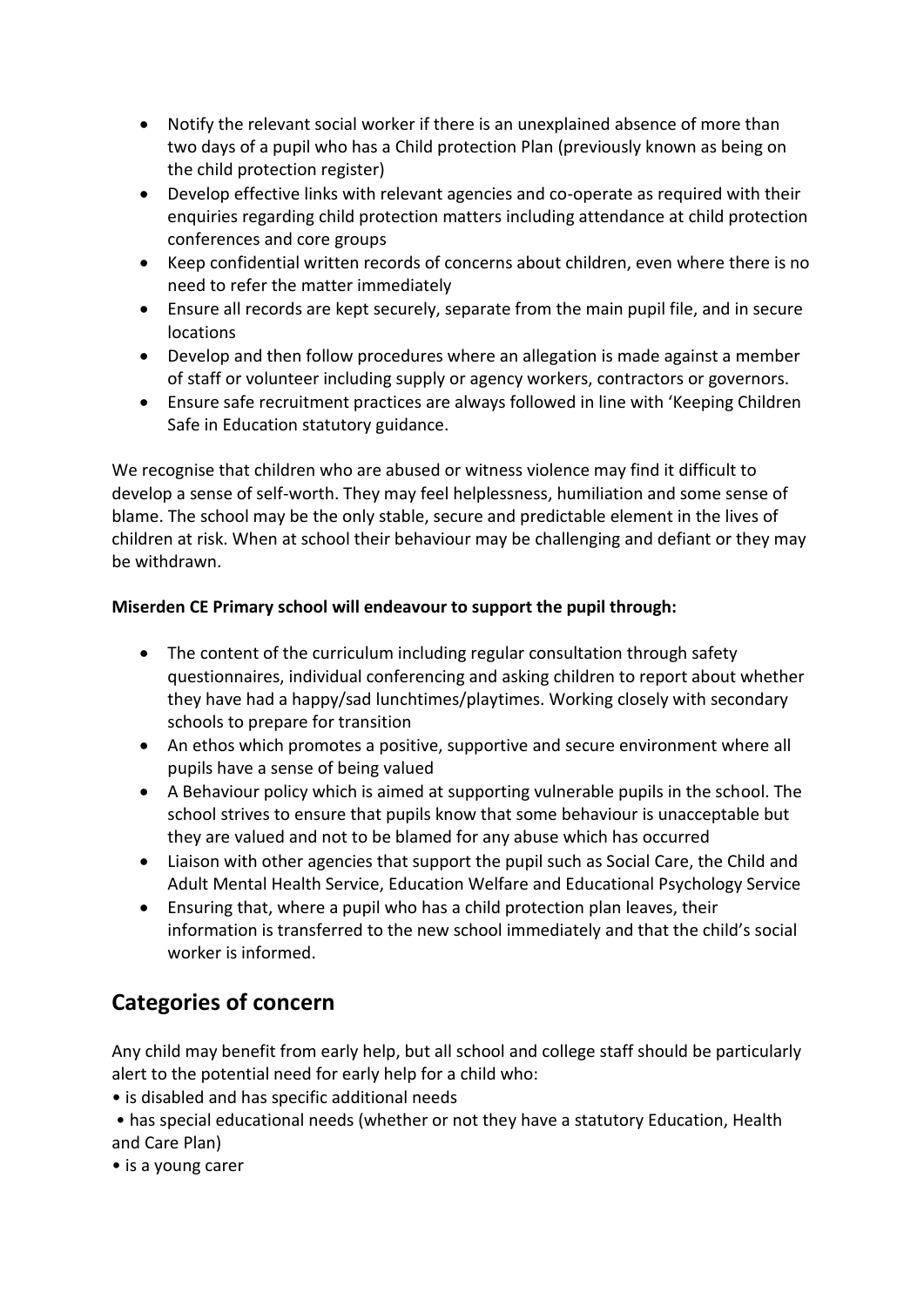• is showing signs of being drawn in to anti-social or criminal behaviour, including gang involvement and association with organised crime groups

- is frequently missing/goes missing from care or from home
- is at risk of modern slavery, trafficking or exploitation
- is at risk of being radicalised or exploited
- is in a family circumstance presenting challenges for the child, such as drug and alcohol misuse, adult mental health issues and domestic abuse
- is misusing drugs or alcohol themselves
	- has returned home to their family from care
- is a privately fostered child
- Who's parent is in prison or returning from prison

**Neglect:** The persistent or severe neglect of a child which results in significant impairment of the child's health or development. e.g.

- Failure to provide adequate food, clothing or shelter (including abandonment or exclusion from home)
- Failure to protect from physical or emotional harm.
- Failure to meet child's basic emotional needs.
- Failure to ensure adequate supervision.
- Failure to ensure access to appropriate medical care.

**Physical Abuse:** Deliberate or intended injury to a child. e.g.

- Hitting shaking, throwing, burning, scalding, drowning, suffocating, or poisoning.
- Deliberate inducement of an illness.

**Sexual Abuse:** Actual or likely sexual exploitation. e.g.

- Use of force or enticement to take part in sexual activity penetrative, or non  $$ penetrative.
- Involvement in non-contact activities such as looking at or making abusive images.
- Encouraging children to watch sexual activities.
- Encouraging children to behave in sexually inappropriate ways.
- Any sexual activity with a child under the age of 16. (with or without agreement)

**Emotional Abuse:** Persistent or severe emotional ill treatment or rejection which adversely affects the child's emotional and behavioural development. e.g.

- Conveying to a child that they are worthless, unloved or inadequate.
- Overprotection, limiting exploration and learning, preventing normal social interaction or imposing inappropriate expectations.
- Causing a child to feel frightened or in danger by the witnessing of violence towards another person whether domestic or not.

## **Recognition of possible abuse**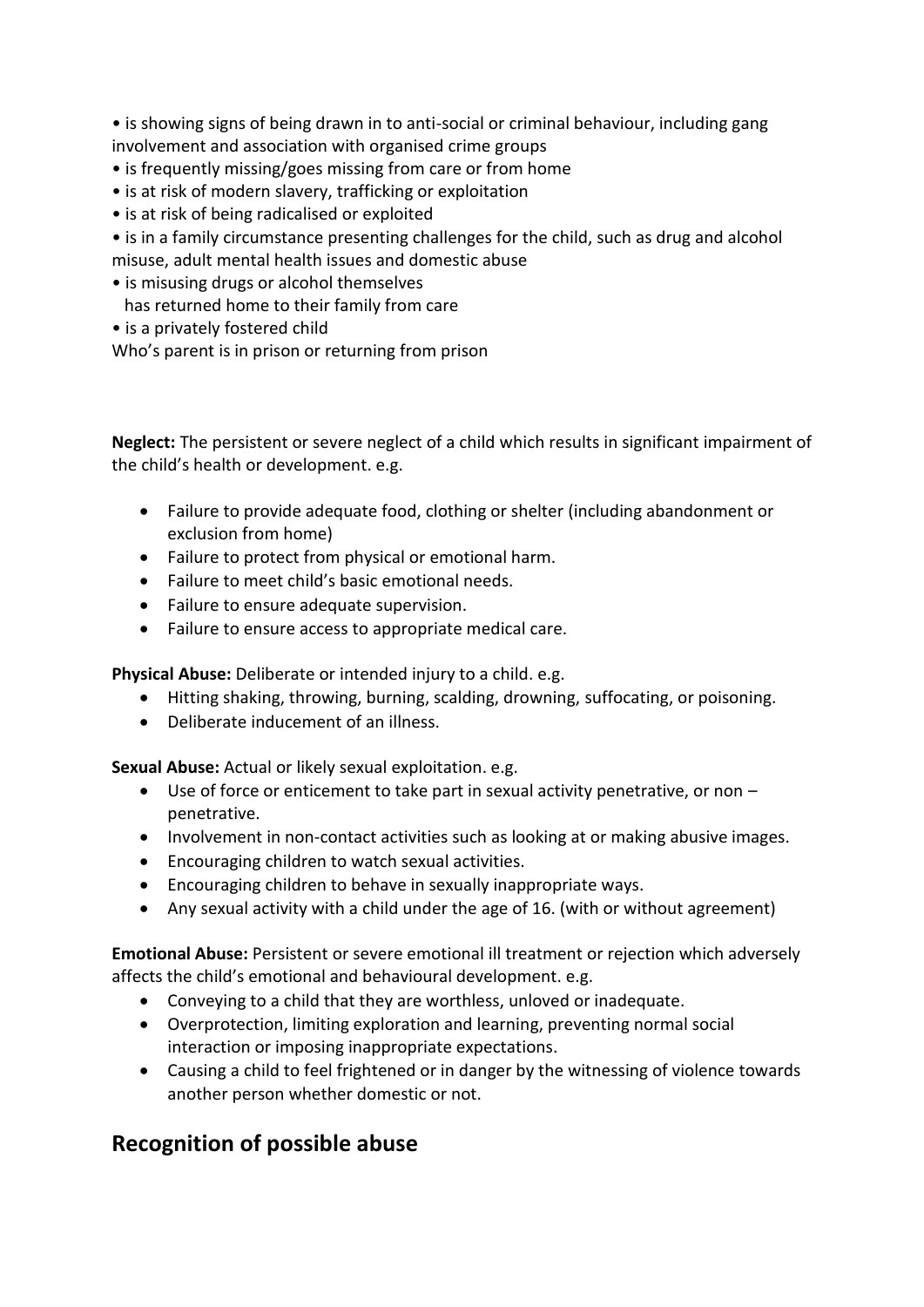Whilst recognising it is difficult to determine if abuse has occurred, teachers should look carefully at the behaviour of their children and be alert for significant changes. Teachers should be aware that children may exhibit any of the following without abuse having occurred:

Disclosure. Non accidental injury, bruising or marks. Explanation inconsistent with injury. Several different explanations for an injury. Reluctance to give information about an injury A sudden change in behaviour – aggression, extroversion, depression, withdrawn. Attention seeking Hyperactivity Poor attention Appear frightened of parents or family members Abnormal attachment between parent and child Indiscriminate attachment Hyper alertness. Reduced response. Frozen watchfulness. Nightmares. Anxiety/irritability. Abdominal pain/headaches. Poor self-esteem. Poor peer relationships Act in an inappropriate way for age Over sexualised play/talk or drawings. Excessive or inappropriate masturbation Self-harm/eating disorder Frequent visits to the toilet (urinary infection). Reluctance to change for P.E. Failure to thrive Poor hygiene Recurrent/untreated infections of skin or head lice Untreated health/dental issues Frequent absence from school or repeated lateness Delay in meeting normal developmental milestones

## **Procedures and responsibilities – Designated Safety Lead Mrs Lucie Mitchell**

See Job description attached for further details

- Following all the correct procedures where abuse is disclosed
- Informing the relevant external agencies where necessary
- Ensuring that procedures and policies are kept up to date and relevant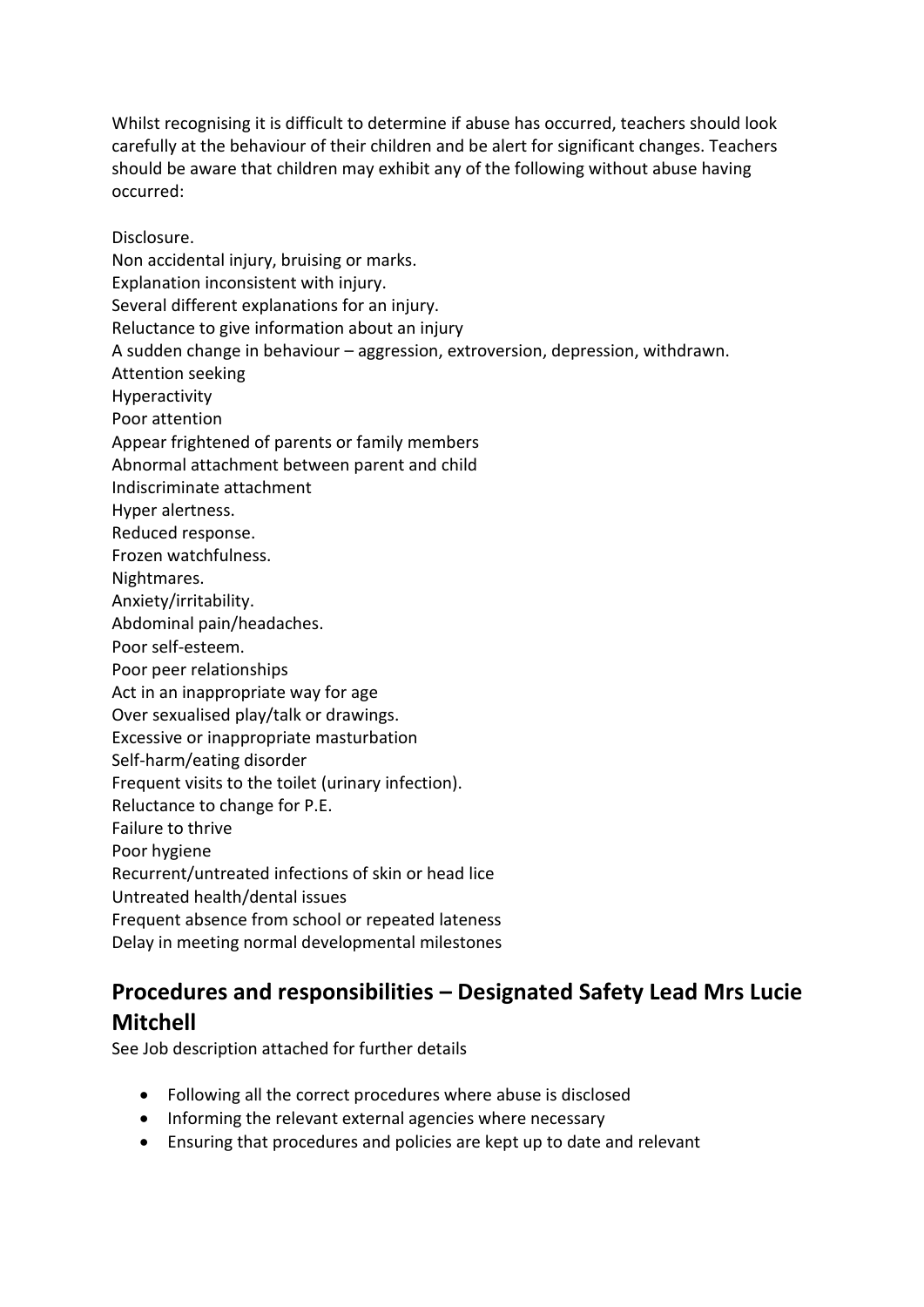- Liaising with other members of staff and the school leadership to keep staff informed about measures put in place to support and/or monitor individual cases and provide safeguarding updates.
- Liaising with parents, carers and guardians about how a child is being supported
- Ensuring that support measures are being followed correctly by staff and support agencies.

## **Procedures and responsibilities – All staff**

**All staff** should be aware of procedures to be followed when abuse is suspected, including those in cases where an accusation is made against a member of school's staff.

The procedure route will depend upon the urgency of the situation and whether it is merely a suspicion of abuse or an actual disclosure.

Any member of staff with an issue or concern relating to child protection should discuss it with the DSL as soon as possible. It should be made clear to the child that confidentiality cannot be guaranteed in respect of child protection issues. Allegations of child abuse must always be given the highest priority and referred immediately to the **Designated Safeguarding Lead or in her absence the Deputy DSL.** Staff must not assume that someone else is taking action and sharing information that might safeguard a child. **It is everyone's responsibility.**

## **Actions in the event of a concern or disclosure**

**Suspicion of Abuse** (if abuse is suspected but there has been no disclosure.)

- Ask casual open questions about the nature of the concern e.g. bruises, marks, change in behaviour etc. "Can you tell me about…" Believe the child and reassure them that they were right to talk to you.
- Record the facts and conversation in writing immediately afterwards using the exact words spoken not implied. Sign and date the report (it may be required as evidence.)
- Report the suspicion to the Designated Safety Lead or in their absence the DDSL.

#### **Disclosure**

- 1. Allow the child to talk ask only open questions e.g. 'Can you tell me more about..' **Do not** press for detail, put forward your own ideas or use words that the child has not used themselves as this could lead to complications further down the line
- 2. Stay calm and reassuring.
- 3. **Do not** make promises that cannot be kept e.g. confidentiality tell the child that you will have to tell someone else who will be able to help.
- 4. Believe the child but do not apportion any blame to the perpetrator. (it may be someone they love)
- 5. Reassure the child that they were not to blame and they were right to talk to you, whilst information may need to be passed on, it will only be done to support and keep from harm the individual concerned.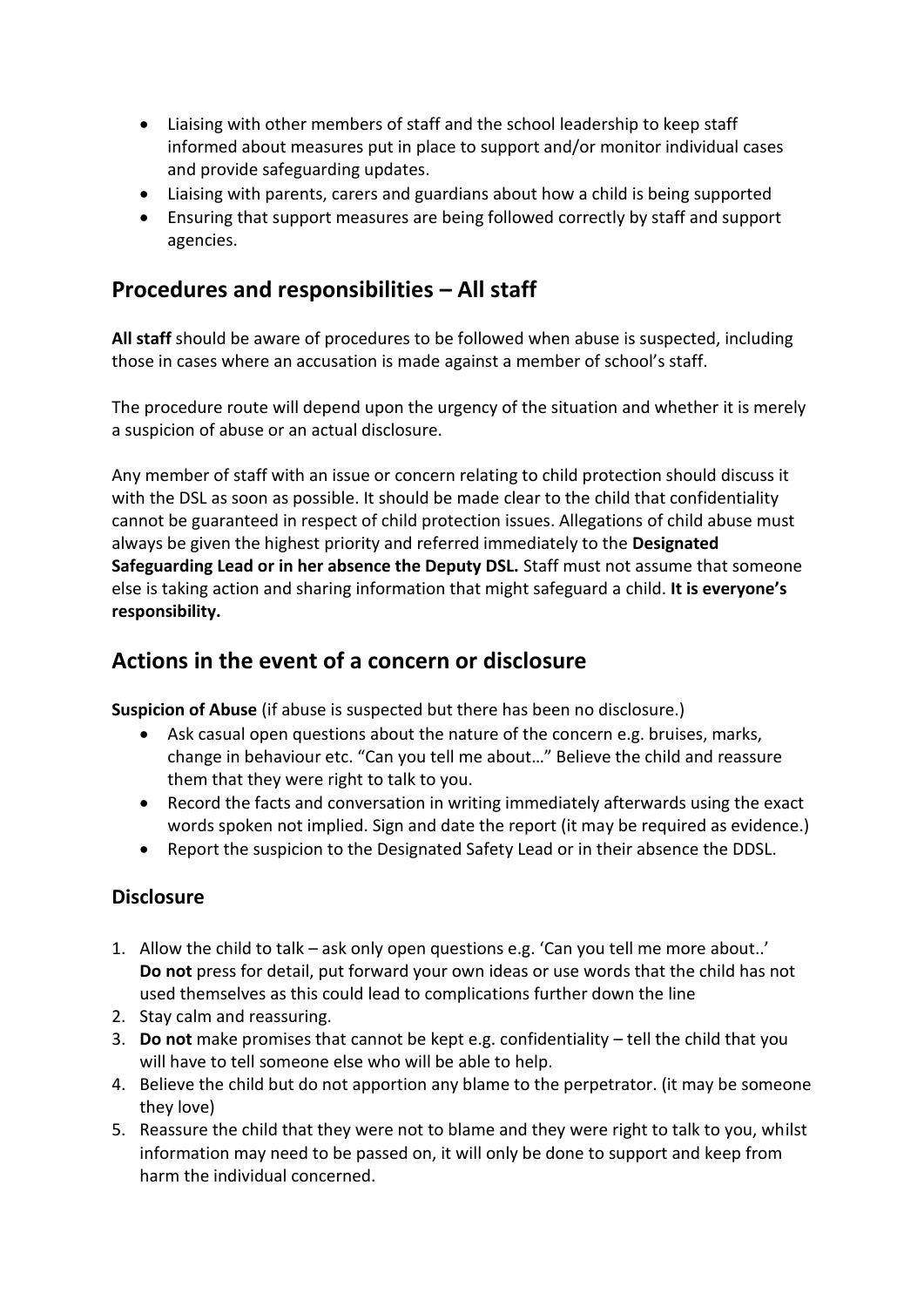- 6. Ask the child if they have told anyone else.
- 7. Keep an open mind.
- 8. Record the conversation and facts verbatim in writing immediately afterwards (writing notes during the interview may put undue pressure on the child). Sign and date the report (The note should record **the time, date, place and people who were present as well as what was said**. This note may well be used in any subsequent court proceeding and may be required as evidence).
- 9. Establish details of full name, D.O.B. address and names of parents/guardians.
- 10. Report to the Designated Safety Lead or Headteacher who will contact the Social Services Department as necessary.

**Please see step by step actions – 'Flow Chart for Response' overleaf**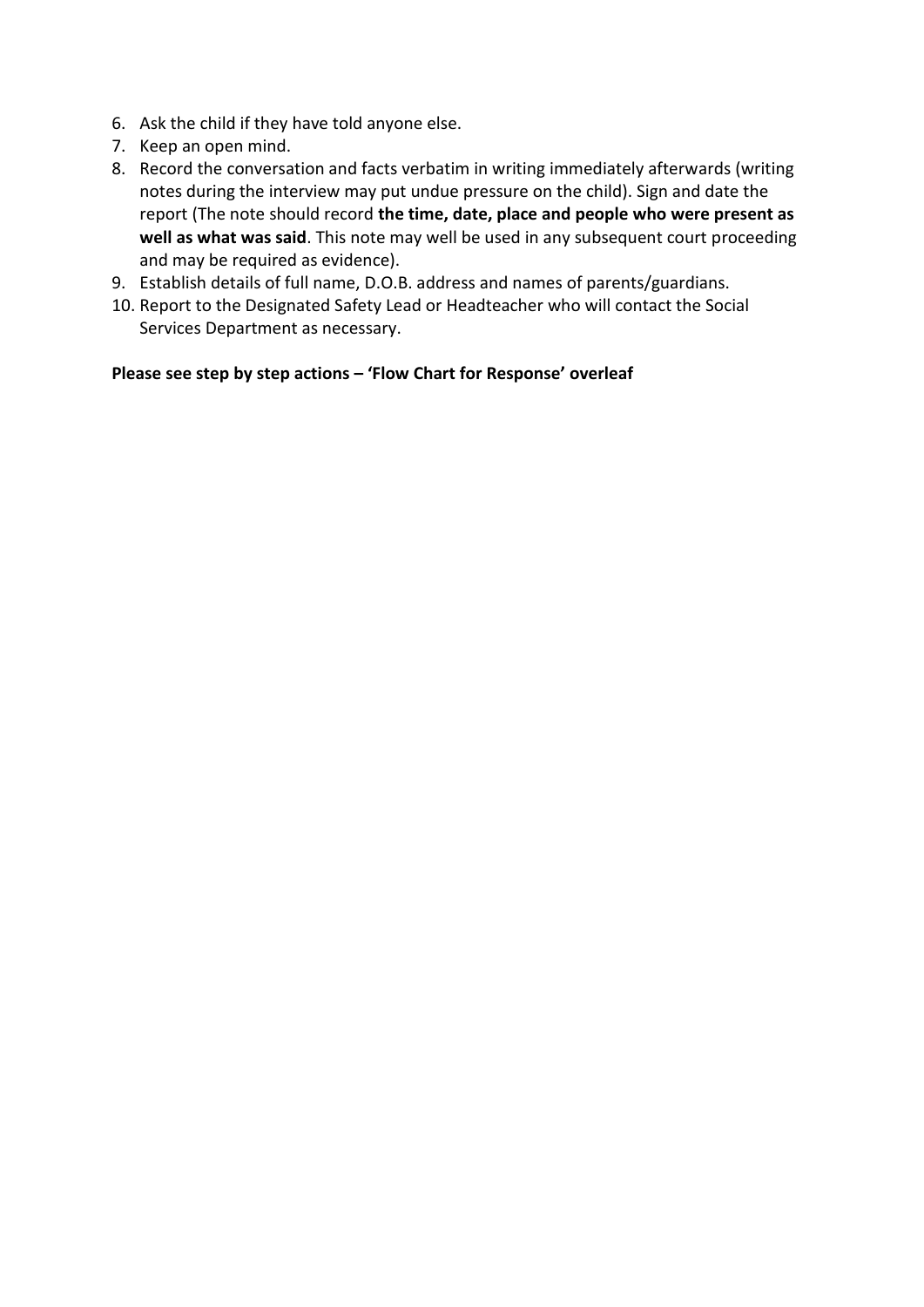## **FLOW CHART FOR RESPONSE**



child. Contact the Safeguarding Children Service for advice on 01452 583629. For all out of hours social work advice please contact the Emergency Duty Team on 01452 614194

#### **REMEMBER - ALL STAFF MAY RAISE CONCERNS DIRECTLY WITH CHILDREN'S SOCIAL CARE SERVICES**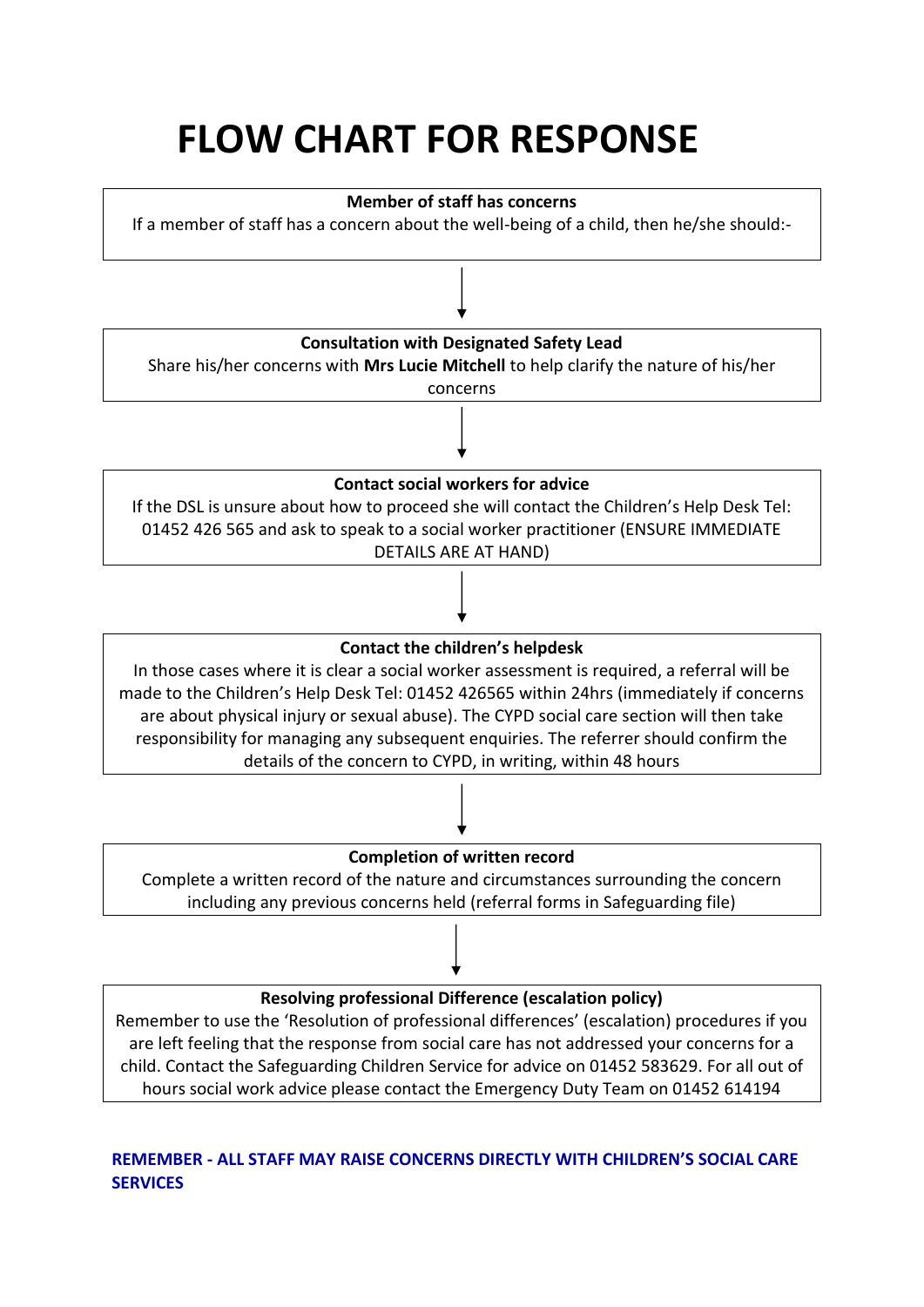#### **EMERGENCY PROCEDURES**

If the Designated Safety Lead/Deputy Lead are not available, establish the facts and details as above and contact the Children and Families Help Desk

#### **Phone Glos. Children and Families Help Desk (Glos. 01452 426565)** Ask for;

Social Services – Children and Families.

Ask for the Duty Social Worker

Check to see if the family are already known to Social Services

Discuss the situation and ask for advice

A social worker may come to school to talk to the child.

Establish who will be responsible for informing the parents.

Social services will contact the police (G.S.G.P - Glos. Safeguarding Children Partnership) as necessary. If action is taken, follow up the phone call with a referral form (see Appendix 1.)

#### **If you believe a child to be at immediate risk of harm then please contact the police on 999.**

## **Additional Guidance/information**

- If a child confides in a member of staff and requests **confidentiality** it is important that the child is told sensitively that the member of staff has a responsibility to refer cases of alleged abuse to the appropriate agencies for the child's own sake. Within that context the child should however, be assured that the matter will be disclosed only to people who need to know
- The procedures are laid down in the Safeguarding Children's Handbook (Child Protection Procedures - GSCB website - live document)
- Where abuse is suspected or a sustainable allegation made, teachers and other members of staff should report the information to the school's **Designated Safety Lead for child protection or in her absence the Deputy Designated Safety Lead**. Both of whom have received multi-agency training (every 2 years)
- **All staff** have a professional responsibility to share relevant information about the protection of children with other professionals, particularly investigating agencies. A member of staff who knows the child best should be prepared to contribute the school's knowledge of the child to a joint agency discussion
- Staff who receive information about children and their families in the course of their work should share that information only within appropriate professional contexts. This also applies to all adults in the school should there be concerns. These should be reported to the DSL or the Headteacher
- The Designated teacher/Headteacher to inform Governing body as laid down in the Child Protection Procedures Handbook
- Children identified on Child Protection Register will be monitored in line with agreed Child Protection Plan i.e. appropriate personnel who are in direct contact with said child to be informed and notify the Headteacher as part of monitoring process.
- Reports prepared for such discussions should focus on the child's educational progress and achievements, attendance, behaviour, participation, relations with other children and, where appropriate the child's appearance. If relevant reports should include what is known about the child's relations with his or her family and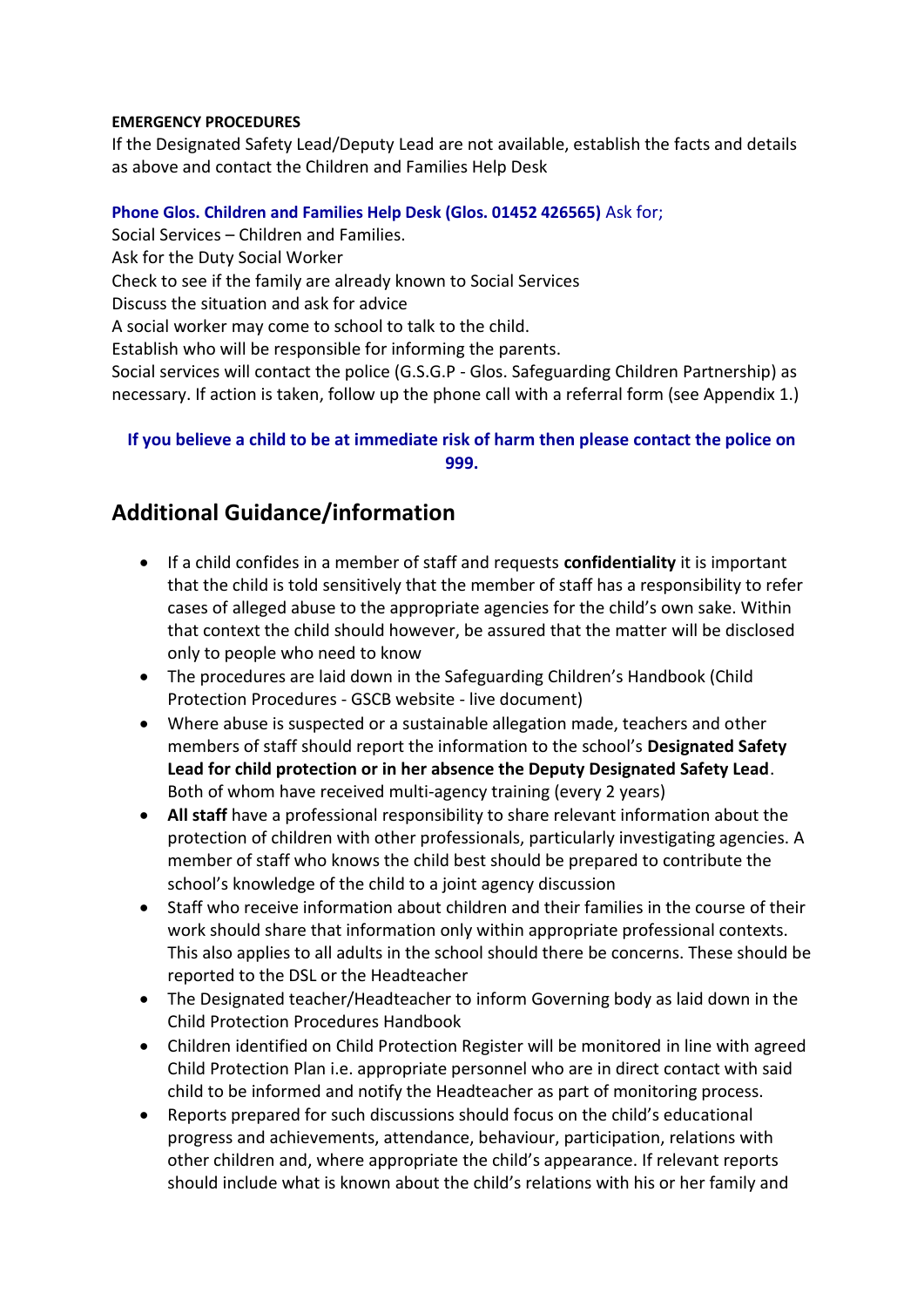the family structure. Reports should be objective and based on evidence. They should distinguish between fact, observation, allegation and opinion

- All staff recognise the additional vulnerabilities for 'Looked After Children' who may be placed at an increased risk due to their individual circumstances. Any safeguarding concerns should be reported to the DSL in line with statutory guidance. Staff should be aware of LAC pupils in order to meet their needs as part of their overall development and safety
- All staff are aware that children with SEND and/or differences/perceived differences are more susceptible to being bullied/victims of child abuse. Separate policies for SEND and Anti Bullying provide further detail. The school maintains a record of bullying/racist incidents. Miserden School acknowledges that pupils with SEND may need extra pastoral care to support them.

## **GDPR**

GDPR does not prevent sharing of information when related to safeguarding. Information can be shared without consent if necessary.

Any records of sexual abuse will be kept securely indefinitely.

## **Specific Safeguarding Issues**

Expert and professional organisations are best placed to provide up-to-date guidance and practical support on specific safeguarding issues. For example, NSPCC offers information for schools and colleges on the TES website and also on its own website www.nspcc.org.uk Schools and colleges can also access broad government guidance on the issues listed below via the GOV.UK website:

- child sexual exploitation (CSE) see also below
- bullying including cyber-bullying
- domestic violence
- drugs
- fabricated or induced illness
- faith abuse
- female genital mutilation (FGM) see also below
- forced marriage
- gangs and youth violence
- gender-based violence/violence against women and girls (VAWG)
- mental health
- peer on peer abuse -see also below
- private fostering
- radicalisation
- sexting
- teenage relationship abuse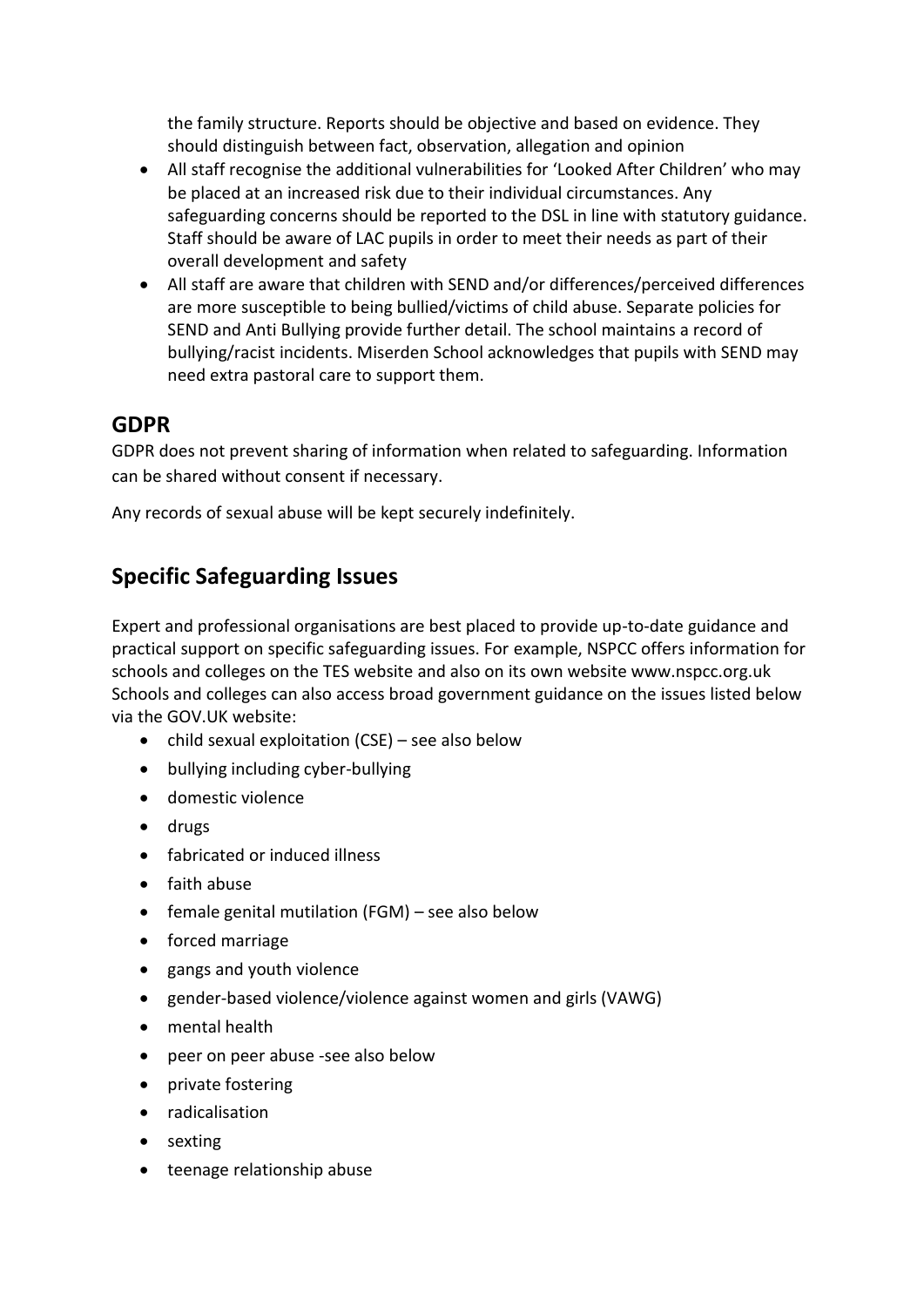• trafficking

Further information:

**Child sexual exploitation (CSE)** involves exploitative situations, contexts and relationships where young people receive something (for example food, accommodation, drugs, alcohol, gifts, money or in some cases simply affection) as a result of engaging in sexual activities. Sexual exploitation can take many forms ranging from the seemingly 'consensual' relationship where sex is exchanged for affection or gifts, to serious organised crime by gangs and groups. What marks out exploitation is an imbalance of power in the relationship. The perpetrator always holds some kind of power over the victim which increases as the exploitative relationship develops. Sexual exploitation involves varying degrees of coercion, intimidation or enticement, including unwanted pressure from peers to have sex, sexual bullying including cyber-bullying and grooming. However, it also important to recognise that some young people who are being sexually exploited do not exhibit any external signs of this abuse.

#### **Female Genital Mutilation (FGM)**

Professionals in all agencies, and individuals and groups in relevant communities, need to be alert to the possibility of a girl being at risk of FGM, or already having suffered FGM. There is a range of potential indicators that a child or young person may be at risk of FGM, which individually may not indicate risk but if there are two or more indicators present this could signal a risk to the child or young person. Victims of FGM are likely to come from a community that is known to practise FGM. Professionals should note that girls at risk of FGM may not yet be aware of the practice or that it may be conducted on them, so sensitivity should always be shown when approaching the subject. Warning signs that FGM may be about to take place, or may have already taken place, can be found on pages 11-12 of the Multi-Agency Practice. FGM is illegal in the UK and as of October 2015 mandatory reporting commenced. If staff discover that an act of FGM appears to have been carried out on a girl under 18 years old there is a statutory duty for them **PERSONALLY** to report it to the police.

#### **Preventing Radicalisation**

The Counter-Terrorism and Security Act 2015 places a duty on specified authorities, including local authorities and childcare, education and other children's services providers, in the exercise of their functions, to have due regard to the need to prevent people from being drawn into terrorism ("the Prevent duty"). Young people can be exposed to extremist influences or prejudiced views, in particular those via the internet and other social media. Schools can help to protect children from extremist and violent views in the same ways that they help to safeguard children from drugs, gang violence or alcohol.

Examples of the ways in which people can be vulnerable to radicalisation and the indicators that might suggest that an individual might be vulnerable:

Example indicators that an individual is engaged with an extremist group, cause or ideology include: spending increasing time in the company of other suspected extremists; changing their style of dress or personal appearance to accord with the group; their day-to-day behaviour becoming increasingly centred around an extremist ideology, group or cause; loss of interest in other friends and activities not associated with the extremist ideology, group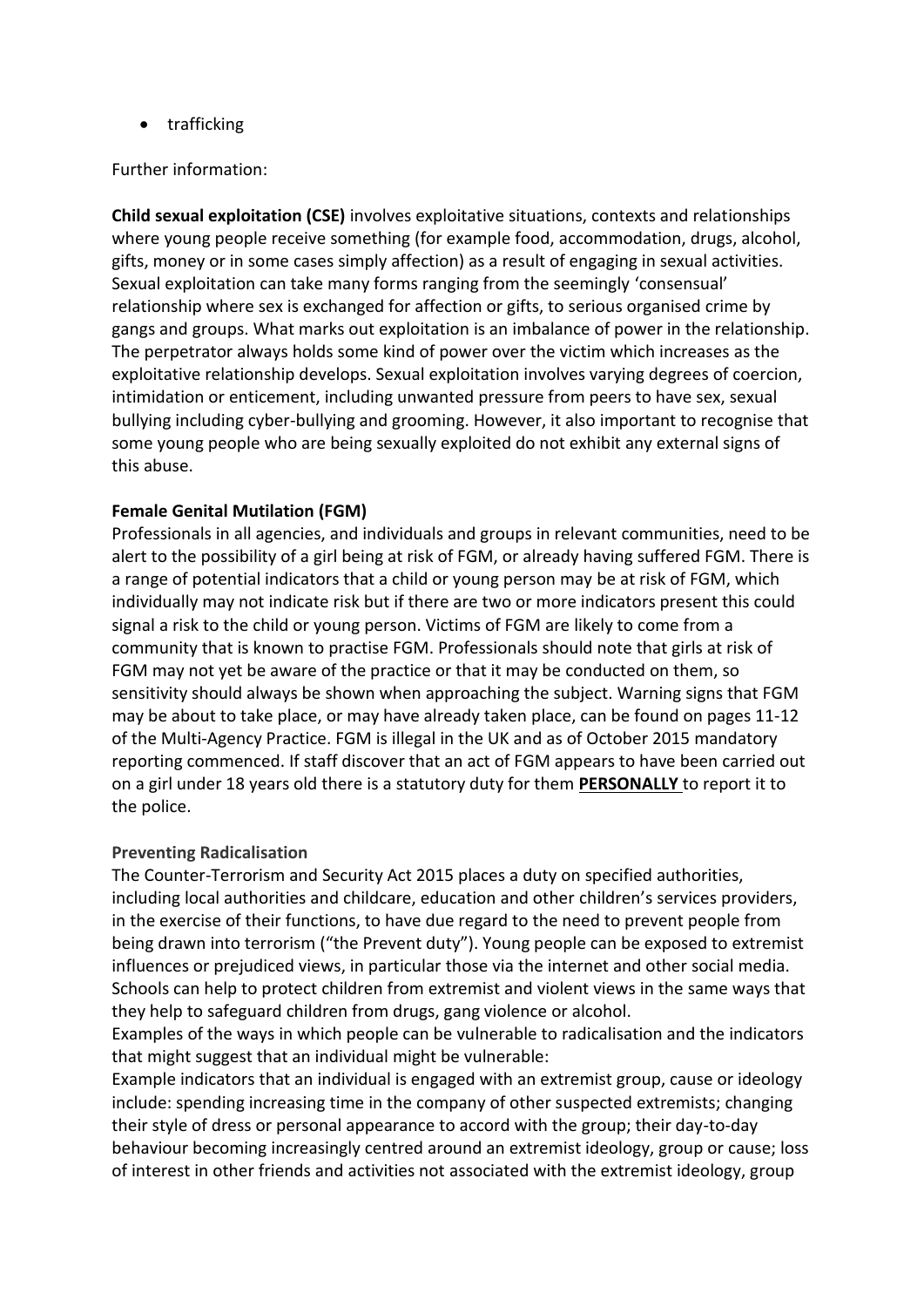or cause; possession of material or symbols associated with an extremist cause (e.g. the swastika for far right groups); attempts to recruit others to the group/cause/ideology; or communications with others that suggest identification with a group/cause/ideology. Example indicators that an individual has an intention to use violence or other illegal means include: clearly identifying another group as threatening what they stand for and blaming that group for all social or political ills; using insulting or derogatory names or labels for another group; speaking about the imminence of harm from the other group and the importance of action now; expressing attitudes that justify offending on behalf of the group, cause or ideology; condoning or supporting violence or harm towards others; or plotting or conspiring with others.

Example indicators that an individual is capable of contributing directly or indirectly to an act of terrorism include: having a history of violence; being criminally versatile and using criminal networks to support extremist goals; having occupational skills that can enable acts of terrorism (such as civil engineering, pharmacology or construction); or having technical expertise that can be deployed (e.g. IT skills, knowledge of chemicals, military training or survival skills).

The examples above are not exhaustive and vulnerability may manifest itself in other ways. There is no single route to terrorism nor is there a simple profile of those who become involved. For this reason, any attempt to derive a 'profile' can be misleading. It must not be assumed that these characteristics and experiences will necessarily lead to individuals becoming terrorists, or that these indicators are the only source of information required to make an appropriate assessment about vulnerability.

**Channel** is a programme which focuses on providing support at an early stage to people who are identified as being vulnerable to being drawn into terrorism that uses existing collaboration between local authorities, the police, statutory partners (such as the education sector, social services, children's and youth services and offender management services) and the local community.

We will refer children at risk of harm as a result of involvement or potential involvement in extremist activity to Southwark Multi Agency Safeguarding Hub [\(MASH\)](https://www.southwark.gov.uk/info/266/child_protection/2951/multi-agency_safeguarding_hub_mash). The MASH will share the referral details of new referrals with the Prevent lead police officer and LA Prevent coordinator at the point the referral is received. The referral will then be processed though the MASH multi agency information sharing system and parallel to this the Prevent police officer will be carrying out initial screening checks. The Prevent police officer will make a referral to the Channel Practitioner if there are sufficient concerns.

#### **Child to child abuse including sexual violence and sexual harassment**

Staff should recognise that children are capable of abusing their peers. Miserden School will investigate any allegations of peer on peer abuse and deal with it in line with the Behaviour policy. All staff must recognise that abuse is abuse and should never be tolerated or passed off as "banter" or "part of growing up". All peer to peer abuse of a sexual nature will be dealt with in line with the safeguarding policies including referral to the police and social services as necessary. See section 5 of KCSIE 2018

## **Listening and talking to children (staff guidance)**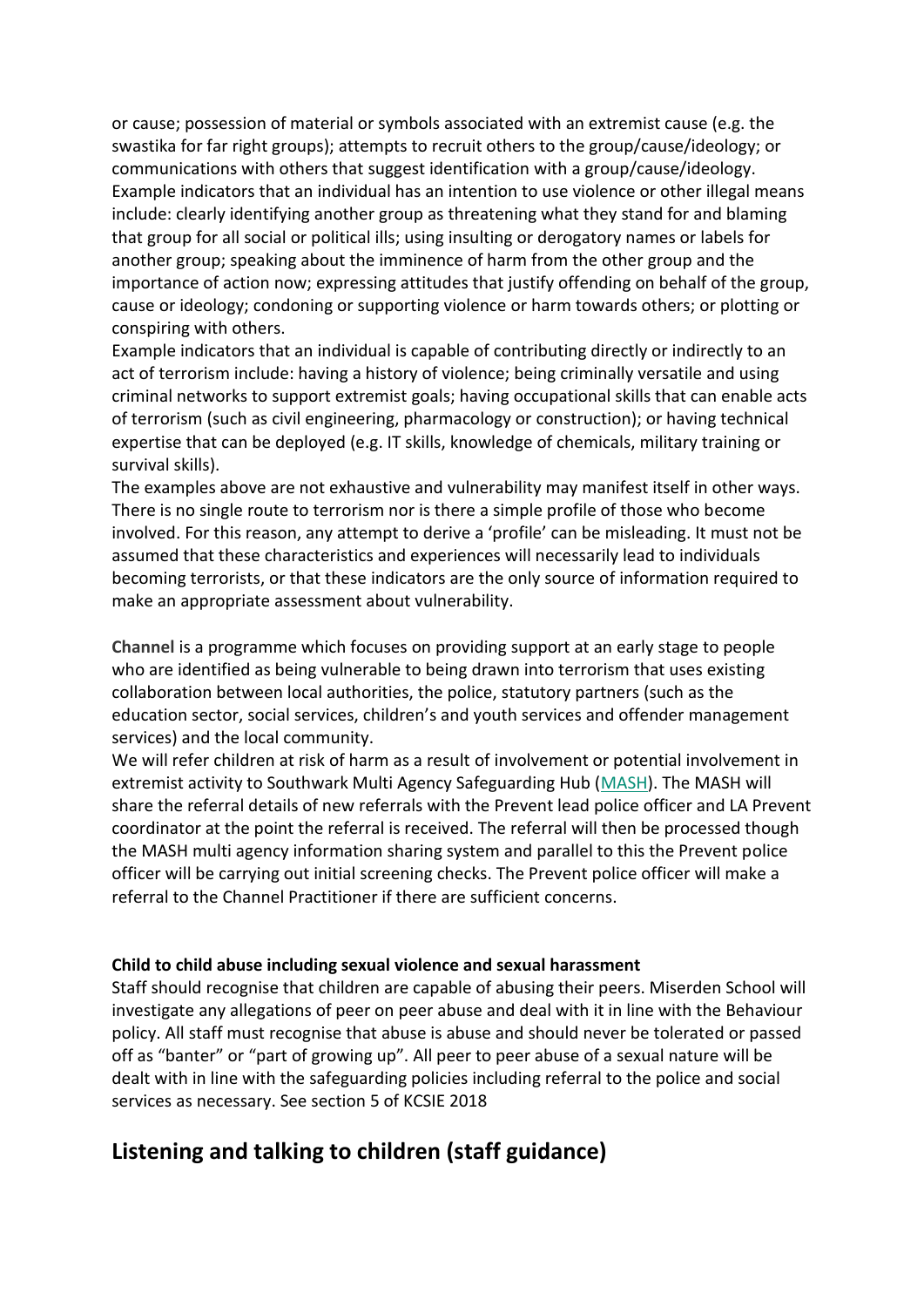- $\triangleright$  Take what the child says seriously
- ➢ React calmly because over reacting can frighten the child and compound feelings of guilt.
- $\triangleright$  Tell the child they are not to blame. Children often feel guilty.
- $\triangleright$  Explain to the child what will happen next.
- $\triangleright$  Check out your understanding with the child of what has happened if you are not clear what the child is telling you
- $\triangleright$  Keep questions to a minimum and never lead the child, as leading questions may invalidate the child's testimony in court.
- $\triangleright$  Use the words the child uses (e.g. for different parts of the body). If the child is aware that you are reluctant to use particular words, they may feel reluctant to use the words themselves or may not speak at all.

When talking to children who may have been abused, you need to strike a balance between gathering enough information to establish whether or not there is cause for concern and undertaking an investigation interview which is the responsibility of the investigating agency. Having established that there is cause for concern, it should be possible to postpone a fuller interview until the social worker arrives.

#### **Allegations Against Staff**

- The Headteacher, or Governors in a case where the Headteacher is accused, should consider carefully whether the suspension of the person concerned is appropriate. Suspension should not be automatic. Further guidance on procedures when a Headteacher is accused of abuse is contained within the Child Protection Procedure Handbook. Advice should be sought from GSCP.
- Employers and senior staff have a responsibility to ensure that professional behaviour applies to relationships between staff and pupils. Physical contact is a particular issue where thought is required. With younger children touching is inevitable and provides reassurance. With older children, perfectly innocent actions can be misconstrued. In emergencies, physical restraint to prevent harm to the pupil or to others can be required.

#### **Reporting concerns to Parents**

As a general principle, it is important to be open and honest when dealing with parents. Parents have primary responsibility for the care of their children and in most circumstances parents should be informed as soon as possible about concerns regarding their children. However, in some cases of alleged or suspected child abuse it may not be appropriate for parents to be informed immediately, because it may prejudice the investigation. In such cases concerns should be reported to the Headteacher who will in turn contact the local Social Services Department.

#### **Guidance when listening and talking to parents**

Parents react in many different ways when they hear their child is suspected of being abused. They can feel angry, threatened, indignant, depressed, ashamed or guilty, and it is understandable that people have strong feelings in such circumstances.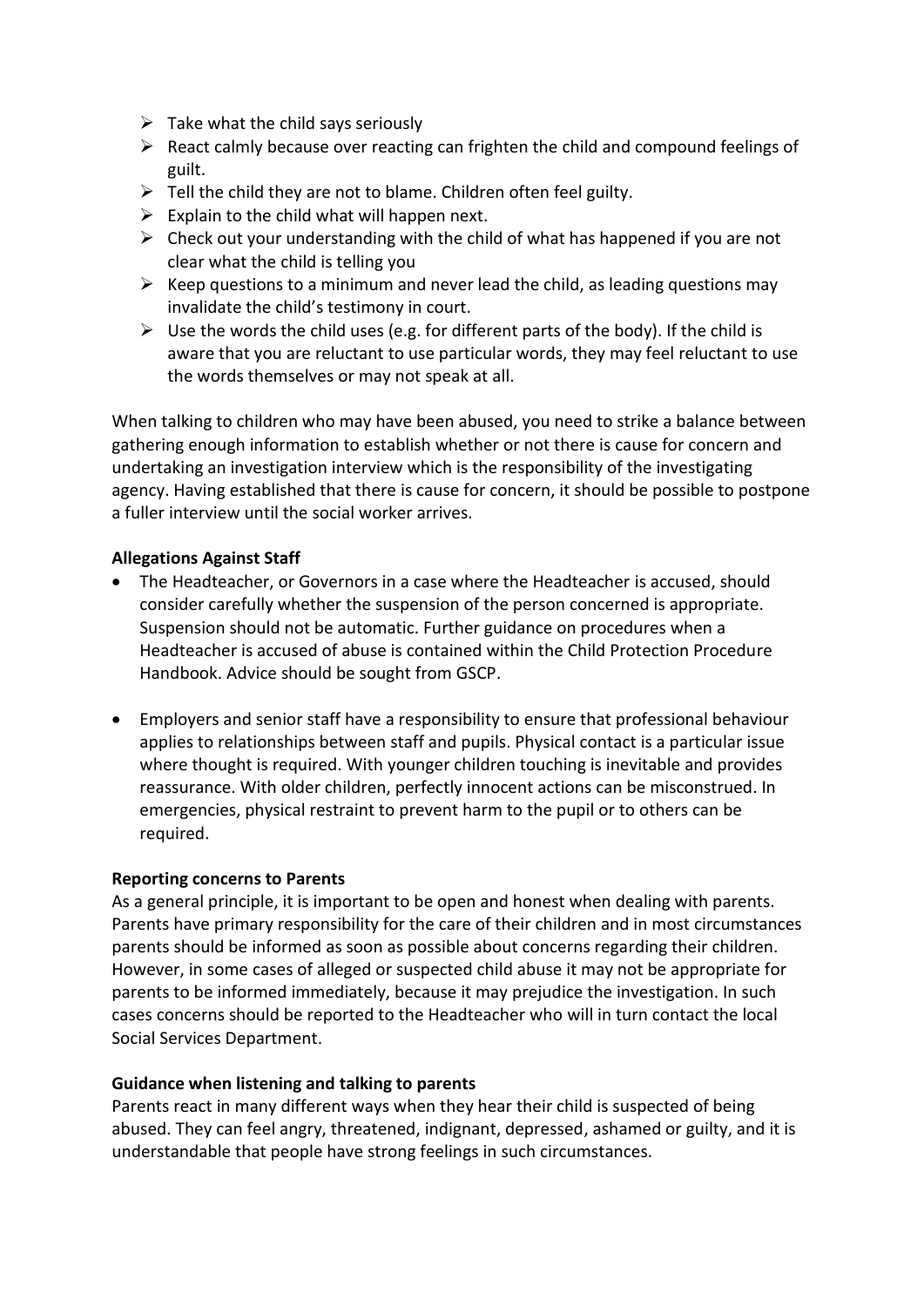When talking to parents who may be highly emotional, it is helpful to:

- Meet parents with the Headteacher
- Be open and honest with parents and tell them the reasons for your concern
- Be very specific regarding the information you may wish to share
- Explain to parents that it is your duty as a teacher to report cases of suspected abuse. It may be helpful to outline to them the procedures, so professional guidelines are adhered to at all times.
- Make a written record of the meeting, what was said and who was present (date/time etc.)

## **Staff agreed Code of Conduct**

#### • **Gifts received**

In the context of fostering understanding and promoting the relationship between adults and children gifts are deemed acceptable (e.g. Christmas cards etc.). Any concerns/issues as to the appropriateness of receiving/offering a token should be addressed to the Headteacher for guidance.

#### • **Arrangements for PE changing – boys/girls**

The staff need to be sensitive to the requirements of all the children when changing for PE. In certain cases alternative arrangements should be sought. For example, separate facilities for older children with clear procedures for supervision.

#### • **Access to toilet facilities**

In the event of an emergency it may be necessary for access to be gained by an adult without prior notice. Routine supervision will involve notifying the occupants of access.

#### • **e-Safety**

All staff are aware of school guidance for the use of mobile technology and the safeguarding issues associated with their use (See Acceptable User policy)

#### • **Individual teachers / individual pupils in classroom situation**

Professional behaviour appropriate to the supervision of individual children should be noted by those involved. Implicit in this would be the avoidance of placing either the member of staff or the child in a compromising situation. Where practical senior staff should be notified

#### • **Physical contact with pupils**

It is acknowledged that physical contact between adults and children is inevitable and provides reassurance. All adults working with children need to be mindful that perfectly innocent actions can at times be misconstrued. If the adult determines that this has been the case then all concerns need to be reported to the Headteacher immediately. A professional code of conduct is required at all times with respect to the adult and the child.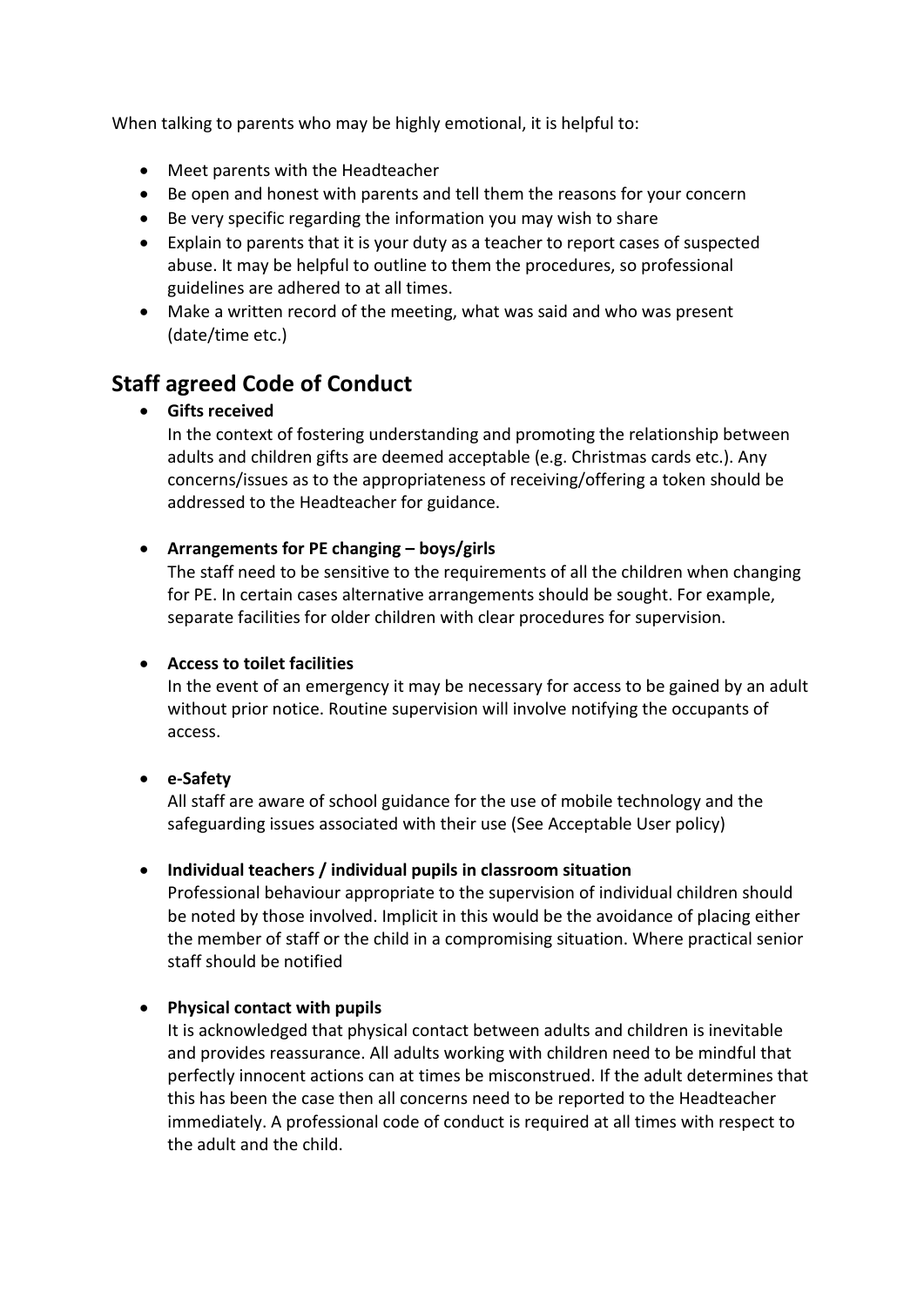#### • **Relationships are valued**

We value the relationships between child/adult and the protection and welfare of the child is the paramount consideration in all our actions

#### • **Appropriate personnel to be informed regarding first aid etc.**

Our first aid code of practice is included in our Health and Safety Policy of which all supervising and qualified adults have been notified and clearly understand.

#### • **Smoking and alcohol on premises**

As part of our PHSCE Policy we encourage the children to understand the health risks involved in smoking both directly and passively. We support and enforce the Gloucestershire County Council Policy on premises being no smoking zones. The dangers of excess alcohol consumption also forms part of the policy. The messages we give as adults are important and a professional stance is adopted.

#### • **Children's attendance**

Procedures for the registration of children should be followed to enable attendance to be monitored by the Headteacher and appropriate external agencies. In order to fulfil the requirements of our Child Protection policy staff are to report any concerns/issues regarding attendance to the Headteacher.

#### • **Supervision of Children off site**

Procedures for Child protection are applied in the event of off-site activities. LA guidance regarding pupil/adult ratio is adhered to and where appropriate professional staff may challenge individuals in the interests of child protection without placing themselves at risk.

## **Monitoring and evaluation**

#### **Our Child Protection Policy and Procedures will be monitored and evaluated by:**

- Governing Body visits to the school
- Headteacher discussions with children/staff
- Pupil surveys/questionnaires and individual conferencing
- Scrutiny of Attendance data
- Scrutiny of range of risk assessments
- Scrutiny of Governing Body minutes of meetings
- Logs of bullying/racist/behaviour incidents for Headteacher/DSL/Governor Lead to monitor
- Review of parental concerns and parent questionnaires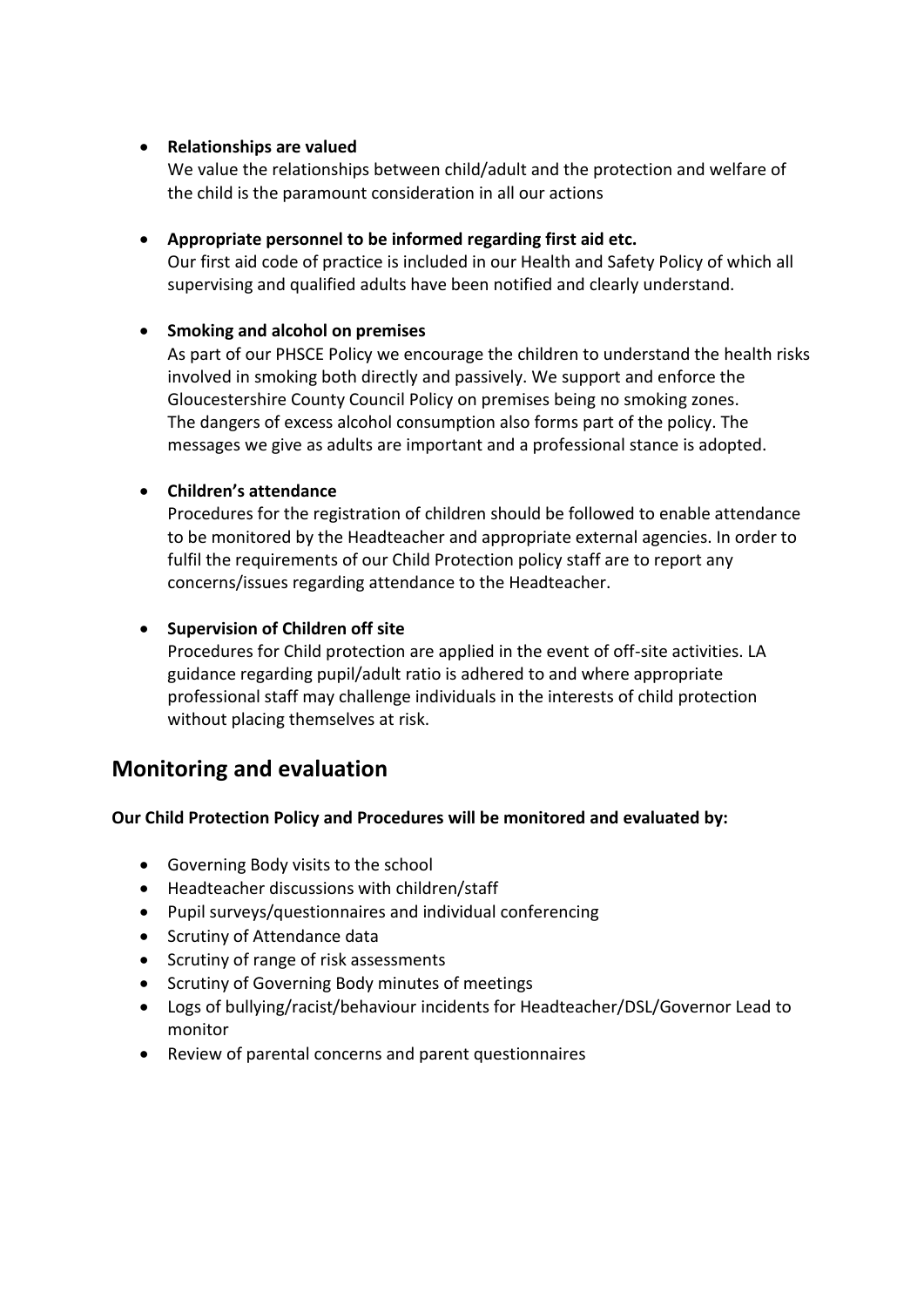### **Useful Contact Numbers - www.gscp.org.uk**

### **Useful Telephone Numbers**

**www.gscb.org.uk Gloucestershire Safeguarding Children Partnership (GSCP) MASH (9 am to 5pm) 01452 42 6565 Out of hours emergency line 01452 61 4194**

#### **Children and Young People's Directorate (CYPD)**

**Children & Families Helpdesk:** 

(To make a referral in office hours - Mon-Fri 08:00-17:00) 01452 42 6565

#### **Emergency Duty Number:**

This is an answering machine. Leave a message and your TELEPHONE NUMBER. Someone will then call you back. This number is for use OUT OF NORMAL WORKING HOURS ONLY, and for situations that CANNOT WAIT until the next working day. 01452 61 4194

#### **POLICE**

#### **Non-Emergency Number: 101**

To log a child welfare concern, contact the Police at any time on this number. Gloucestershire Constabulary answers the majority of calls at a county call centre. However, it will be your local officers who respond to reported incidents. The operators will offer an immediate service or connect you to the appropriate department to deal with your call. **0845 090 1234** 

## **Police Child Protection Unit** 01242 261112

**Emergency Number:** 

Only be used in situations where:

•Life is threatened

•Someone is injured

•You suspect a crime is being committed

•You see something suspicious

**999 or 112** 

**Education Education Welfare Service:** 01452 55 0505 CLDT - **Gloucester Community Learning Disabilities Team –**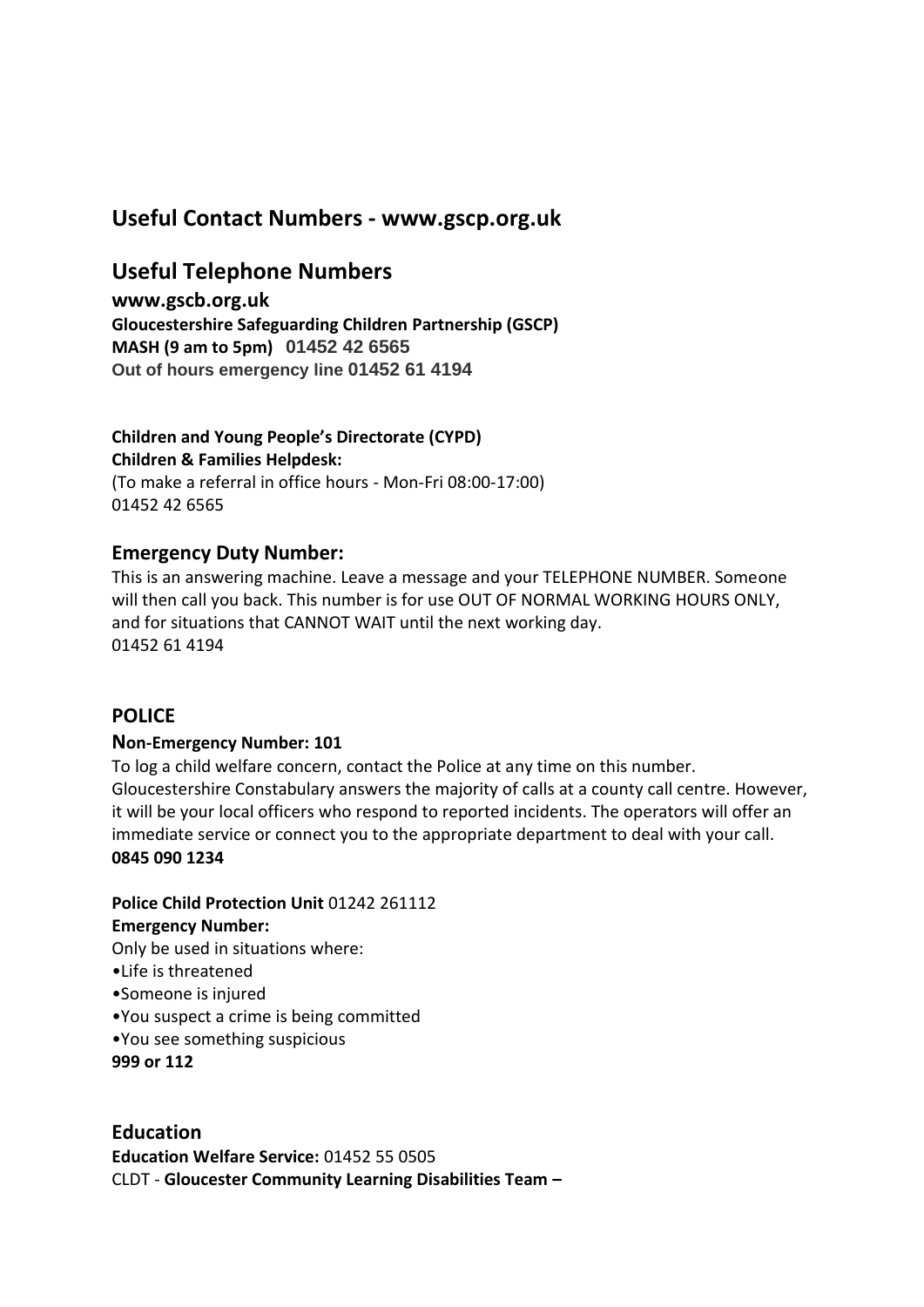**Cheltenham:**  01242 27 2141 **Forest:** 01594 82 7771 *(Useful contact numbers continued)*  **Gloucester:** 08454 22 6011 **Tewkesbury:** 08454 22 3989

**All personnel have seen and understand the procedures as described in this policy**

**All staff members, peripatetic tutors and instructors have read and acknowledged all safeguarding and health and safety documents.**

#### MISERDEN CE PRIMARY SCHOOL'S EARLY HELP OFFER

Early help means providing support as soon as a problem emerges. Central to our early help offer is the early identification of children and families who would benefit from early help and a co-ordinated early assessment and response to prevent abuse and neglect of children and young people, and improve outcomes for children and families as a whole. All staff and our safeguarding governor have up to date safeguarding training. The school also use other sources of information to support this offer of early help in line with Keeping Children Safe in Education (2021), the school and staff have carefully considered this offer of Early Help.

All staff are trained to respond to radicalisation and have completed the Channel General Awareness module.

All individuals working with children, young people and their families have a duty and responsibility to report any allegations or concerns of a child protection nature, which comes to their attention. When such a concern is raised you should:

- Discuss with the school's Designated School Safety Lead , Mrs Lucie Mitchell.
- In writing, log briefly and accurately the concern and the child's comments.
- In those cases where there is a concern but you are unsure about how to proceed contact the Children's Help Desk Tel: 01452 426 565 and ask to speak to a social work practitioner.
- Further guidance can be found at: [http://www.gscp.org.uk](http://www.gscp.org.uk/)

BELOW IS OUTLINED OUR PROVISION FOR EARLY HELP

| Universal source of help for all | Gloucestershire Family Information Service (FIS)     |
|----------------------------------|------------------------------------------------------|
| families in Gloucestershire:     | advisors give impartial information on childcare,    |
| <b>Gloucestershire Family</b>    | finances, parenting and education. FIS are a useful  |
| <b>Information</b>               | source of information for parents and professionals. |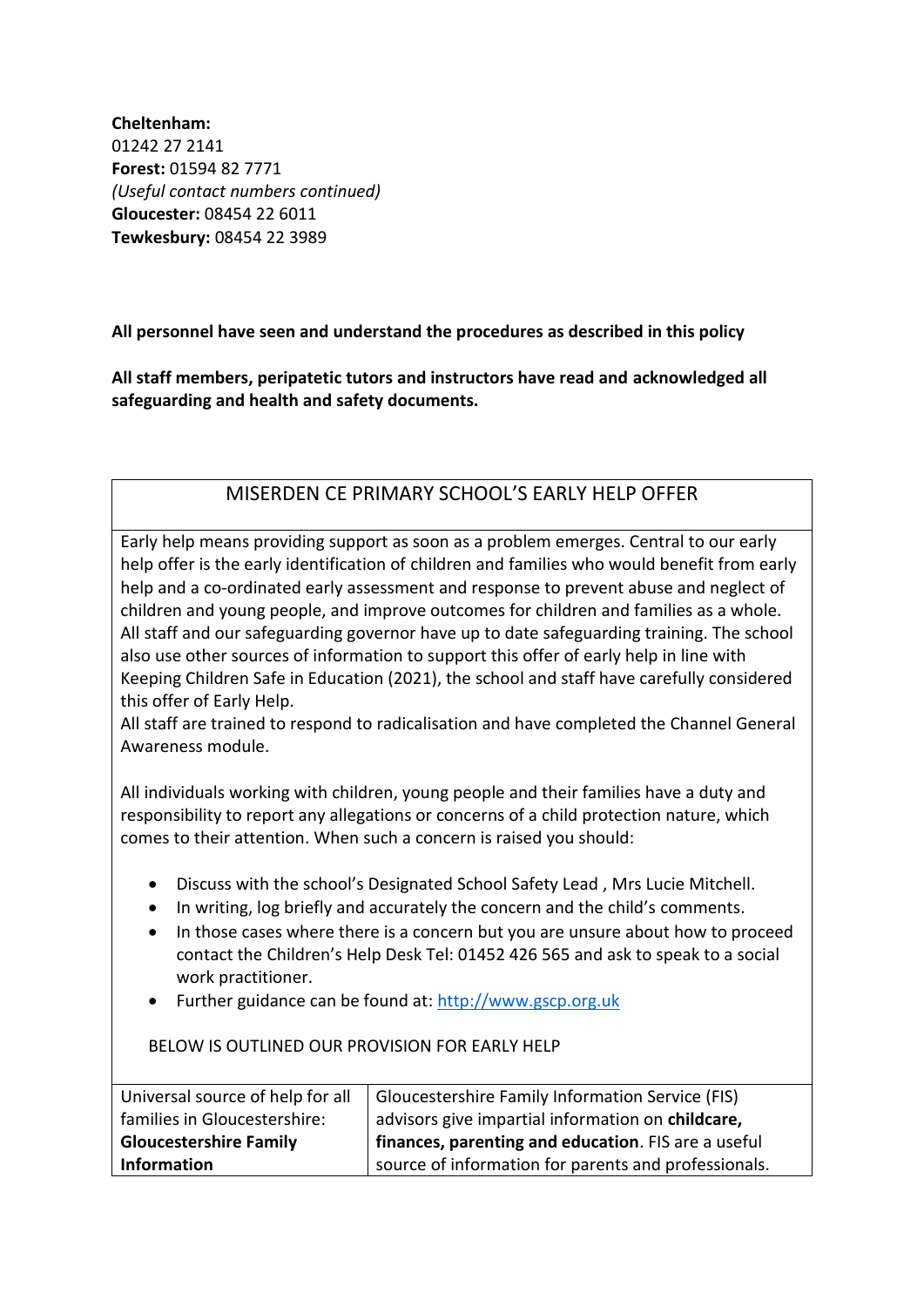| Service (FIS)                                                                                                                                                   | They support families, children and young people aged<br>0-19 years of age (25 for young people with additional<br>needs) and professionals working with these families.<br>This service can give family support and advice:                                                                                                                                                                                                                                                                                                                                                                                                                                                                                                                                                                                                                                                                                                                                                   |
|-----------------------------------------------------------------------------------------------------------------------------------------------------------------|--------------------------------------------------------------------------------------------------------------------------------------------------------------------------------------------------------------------------------------------------------------------------------------------------------------------------------------------------------------------------------------------------------------------------------------------------------------------------------------------------------------------------------------------------------------------------------------------------------------------------------------------------------------------------------------------------------------------------------------------------------------------------------------------------------------------------------------------------------------------------------------------------------------------------------------------------------------------------------|
|                                                                                                                                                                 | information about options for childcare; information                                                                                                                                                                                                                                                                                                                                                                                                                                                                                                                                                                                                                                                                                                                                                                                                                                                                                                                           |
|                                                                                                                                                                 | about schools; information that young people can<br>access and a guide to activities happening in                                                                                                                                                                                                                                                                                                                                                                                                                                                                                                                                                                                                                                                                                                                                                                                                                                                                              |
|                                                                                                                                                                 | Gloucestershire.                                                                                                                                                                                                                                                                                                                                                                                                                                                                                                                                                                                                                                                                                                                                                                                                                                                                                                                                                               |
|                                                                                                                                                                 | Contact the FIS by emailing: a                                                                                                                                                                                                                                                                                                                                                                                                                                                                                                                                                                                                                                                                                                                                                                                                                                                                                                                                                 |
|                                                                                                                                                                 | familyinfo@gloucestershire.gov.uk                                                                                                                                                                                                                                                                                                                                                                                                                                                                                                                                                                                                                                                                                                                                                                                                                                                                                                                                              |
|                                                                                                                                                                 | Or telephone: (0800) 542 0202 or (01452) 427362.                                                                                                                                                                                                                                                                                                                                                                                                                                                                                                                                                                                                                                                                                                                                                                                                                                                                                                                               |
|                                                                                                                                                                 | FIS also has a website which has a wealth of information                                                                                                                                                                                                                                                                                                                                                                                                                                                                                                                                                                                                                                                                                                                                                                                                                                                                                                                       |
|                                                                                                                                                                 | to support many issues such as childcare and support<br>for children with disabilities, including the local                                                                                                                                                                                                                                                                                                                                                                                                                                                                                                                                                                                                                                                                                                                                                                                                                                                                    |
|                                                                                                                                                                 | authority's SEND local offer of help and support.                                                                                                                                                                                                                                                                                                                                                                                                                                                                                                                                                                                                                                                                                                                                                                                                                                                                                                                              |
|                                                                                                                                                                 | www.glosfamilies.org                                                                                                                                                                                                                                                                                                                                                                                                                                                                                                                                                                                                                                                                                                                                                                                                                                                                                                                                                           |
| <b>GSCB</b>                                                                                                                                                     | Important information for parents and professionals                                                                                                                                                                                                                                                                                                                                                                                                                                                                                                                                                                                                                                                                                                                                                                                                                                                                                                                            |
| (Gloucestershire Safeguarding                                                                                                                                   | across                                                                                                                                                                                                                                                                                                                                                                                                                                                                                                                                                                                                                                                                                                                                                                                                                                                                                                                                                                         |
|                                                                                                                                                                 |                                                                                                                                                                                                                                                                                                                                                                                                                                                                                                                                                                                                                                                                                                                                                                                                                                                                                                                                                                                |
|                                                                                                                                                                 |                                                                                                                                                                                                                                                                                                                                                                                                                                                                                                                                                                                                                                                                                                                                                                                                                                                                                                                                                                                |
|                                                                                                                                                                 |                                                                                                                                                                                                                                                                                                                                                                                                                                                                                                                                                                                                                                                                                                                                                                                                                                                                                                                                                                                |
|                                                                                                                                                                 |                                                                                                                                                                                                                                                                                                                                                                                                                                                                                                                                                                                                                                                                                                                                                                                                                                                                                                                                                                                |
| families                                                                                                                                                        |                                                                                                                                                                                                                                                                                                                                                                                                                                                                                                                                                                                                                                                                                                                                                                                                                                                                                                                                                                                |
|                                                                                                                                                                 | or sign-post parents/other professionals in the right                                                                                                                                                                                                                                                                                                                                                                                                                                                                                                                                                                                                                                                                                                                                                                                                                                                                                                                          |
|                                                                                                                                                                 | direction. Parents can either talk directly with the staff                                                                                                                                                                                                                                                                                                                                                                                                                                                                                                                                                                                                                                                                                                                                                                                                                                                                                                                     |
|                                                                                                                                                                 | or telephone the Head.                                                                                                                                                                                                                                                                                                                                                                                                                                                                                                                                                                                                                                                                                                                                                                                                                                                                                                                                                         |
|                                                                                                                                                                 |                                                                                                                                                                                                                                                                                                                                                                                                                                                                                                                                                                                                                                                                                                                                                                                                                                                                                                                                                                                |
|                                                                                                                                                                 |                                                                                                                                                                                                                                                                                                                                                                                                                                                                                                                                                                                                                                                                                                                                                                                                                                                                                                                                                                                |
|                                                                                                                                                                 |                                                                                                                                                                                                                                                                                                                                                                                                                                                                                                                                                                                                                                                                                                                                                                                                                                                                                                                                                                                |
|                                                                                                                                                                 |                                                                                                                                                                                                                                                                                                                                                                                                                                                                                                                                                                                                                                                                                                                                                                                                                                                                                                                                                                                |
|                                                                                                                                                                 | -discussing puberty, changes, personal hygiene.                                                                                                                                                                                                                                                                                                                                                                                                                                                                                                                                                                                                                                                                                                                                                                                                                                                                                                                                |
|                                                                                                                                                                 | Gender, identity and tolerance: preventing                                                                                                                                                                                                                                                                                                                                                                                                                                                                                                                                                                                                                                                                                                                                                                                                                                                                                                                                     |
|                                                                                                                                                                 | homophobic and transphobic bullying; preventing                                                                                                                                                                                                                                                                                                                                                                                                                                                                                                                                                                                                                                                                                                                                                                                                                                                                                                                                |
|                                                                                                                                                                 |                                                                                                                                                                                                                                                                                                                                                                                                                                                                                                                                                                                                                                                                                                                                                                                                                                                                                                                                                                                |
|                                                                                                                                                                 |                                                                                                                                                                                                                                                                                                                                                                                                                                                                                                                                                                                                                                                                                                                                                                                                                                                                                                                                                                                |
|                                                                                                                                                                 |                                                                                                                                                                                                                                                                                                                                                                                                                                                                                                                                                                                                                                                                                                                                                                                                                                                                                                                                                                                |
|                                                                                                                                                                 |                                                                                                                                                                                                                                                                                                                                                                                                                                                                                                                                                                                                                                                                                                                                                                                                                                                                                                                                                                                |
|                                                                                                                                                                 | those with different religions.                                                                                                                                                                                                                                                                                                                                                                                                                                                                                                                                                                                                                                                                                                                                                                                                                                                                                                                                                |
|                                                                                                                                                                 | Drugs: Alcohol, Smoking and illegal drugs. Keeping                                                                                                                                                                                                                                                                                                                                                                                                                                                                                                                                                                                                                                                                                                                                                                                                                                                                                                                             |
|                                                                                                                                                                 | Safe: E-safety (Facebook and internet); personal                                                                                                                                                                                                                                                                                                                                                                                                                                                                                                                                                                                                                                                                                                                                                                                                                                                                                                                               |
|                                                                                                                                                                 |                                                                                                                                                                                                                                                                                                                                                                                                                                                                                                                                                                                                                                                                                                                                                                                                                                                                                                                                                                                |
|                                                                                                                                                                 |                                                                                                                                                                                                                                                                                                                                                                                                                                                                                                                                                                                                                                                                                                                                                                                                                                                                                                                                                                                |
|                                                                                                                                                                 |                                                                                                                                                                                                                                                                                                                                                                                                                                                                                                                                                                                                                                                                                                                                                                                                                                                                                                                                                                                |
| Children's Partnership)<br>Website:<br>http://www.gscp.org.uk<br>Miserden School's universal<br>support for all pupils and<br>PSHCE /<br><b>SMSC</b> curriculum | Gloucestershire in relation to keeping children safe and<br>avenues of support including early help options.<br>All staff are available in a pastoral capacity should<br>parents have a concern about anything at all. Staff may<br>not have the answer but will try to find out the answer<br>Other specific topics helping pupils stay safe covered<br>within the curriculum include(age appropriate<br>content):<br>Sex education: Children in Y6 have sex education<br>bullying of pupils from different types of families (e.g.<br>same sex parents); avoiding anti-gay derogatory<br>language; Gender identity - there isn't such thing as a<br>typical girl or a typical boy. Understanding and<br>acceptance of others different than us, including<br>safety (out and about); How to respond to an<br>emergency Emotional well-being: Where to go for<br>help if you, your friend or family member is struggling<br>with emotional well-being/mental health problems? |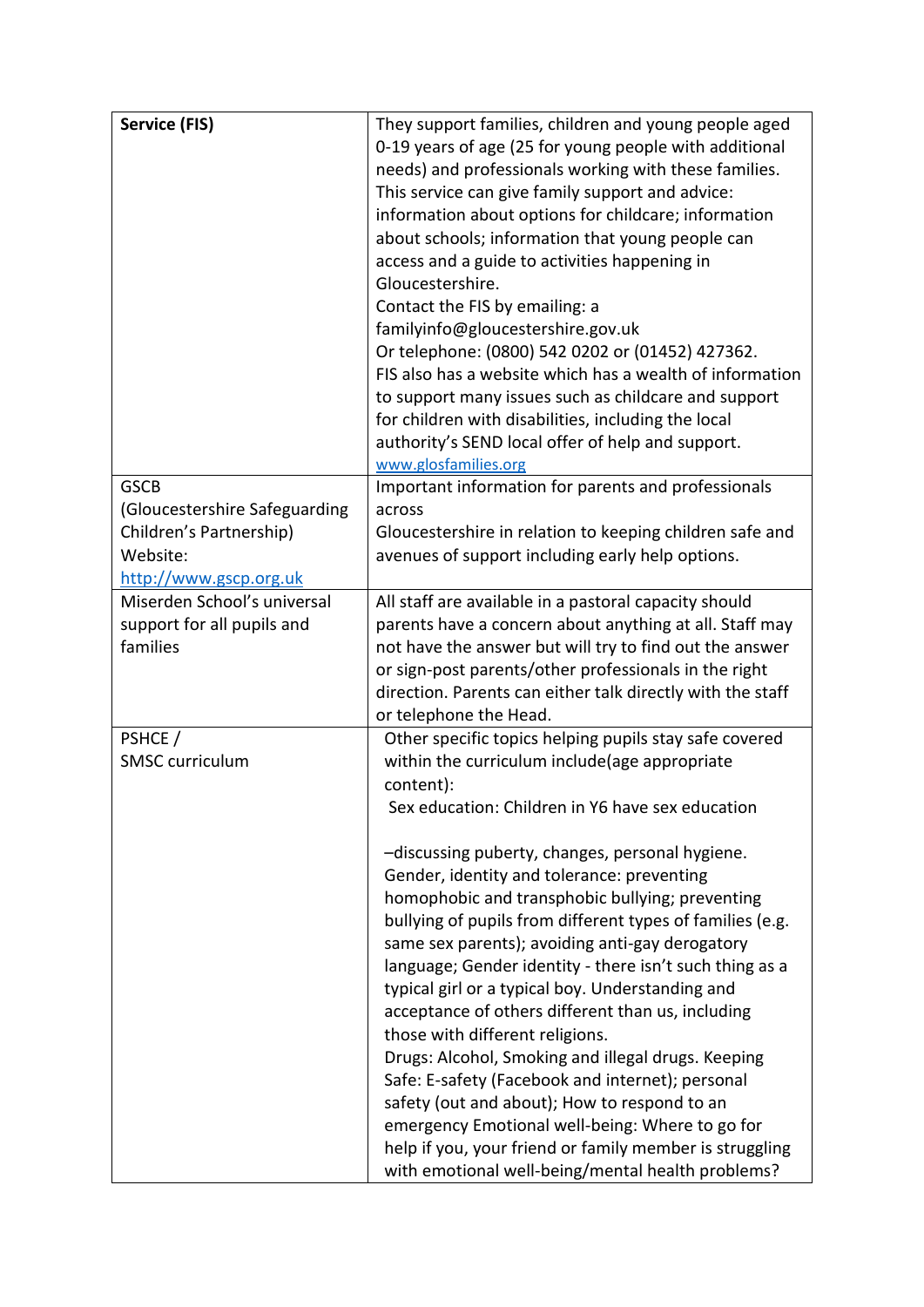|                                                                                    | What are the signs someone is struggling? What<br>makes you feel good; How to look after you own<br>emotional well-being; Personal strength and self-<br>esteem;<br>Being happy!<br>Relationships: How to make and maintain friendship;<br>family relationships; different types of families.<br>Healthy Living: Taking responsibility for managing<br>your own health; Importance of sleep; The main<br>components of healthy living (diet, exercise and<br>wellbeing); Focus on breakfast;<br>Managing health and wellbeing when you are unwell.                                       |
|------------------------------------------------------------------------------------|------------------------------------------------------------------------------------------------------------------------------------------------------------------------------------------------------------------------------------------------------------------------------------------------------------------------------------------------------------------------------------------------------------------------------------------------------------------------------------------------------------------------------------------------------------------------------------------|
| Home-school support                                                                | All of our Early Help is offered in partnership with<br>parents / carers.                                                                                                                                                                                                                                                                                                                                                                                                                                                                                                                |
| E-safety                                                                           | E-safety is a key part of the ongoing curriculum. - PACE<br>(parents against child exploitation) UK is a useful<br>website to engage parents with e-safety issues.<br>www.paceuk.info/ and CEOP<br>https://www.ceop.police.uk/ (Child Exploitation and<br>Online Protection).                                                                                                                                                                                                                                                                                                            |
| <b>Bullying (including</b><br>cyber-bullying)/child<br>death/suicide<br>prevention | All Gloucestershire schools including Miserden are<br>committed to tackling bullying. We want to know<br>immediately if there any issues with bullying at school<br>so that it can be addressed. It could be that bullying is<br>related to a child's home or school. School can also offer<br>bespoke lessons on anti-bullying for anyone who has<br>suffered bullying to encourage behaviours that might<br>avert it in the future (e.g. assertiveness) or to boost self-<br>esteem. A very useful website is the anti-bullying<br>alliance - http://www.anti-bullyingalliance.org.uk/ |
|                                                                                    | In serious cases of bullying parents should contact the<br>police; particularly if there are threats involved. In an<br>emergency call 999. Other sources of help and advice<br>are: www.gscb.org<br>(Gloucestershire Safeguarding children's board)<br>http://www.bullying.co.uk<br>Gloucestershire Healthy Living and Learning team<br>provide alerts and resources in relation to supporting<br>young people being bullied.                                                                                                                                                           |
| Children or young people with<br>multiple                                          | Within Gloucestershire locality Family First Plus teams<br>provide multi agency support for children and families.<br>A phone call to discuss a possible referral is helpful                                                                                                                                                                                                                                                                                                                                                                                                             |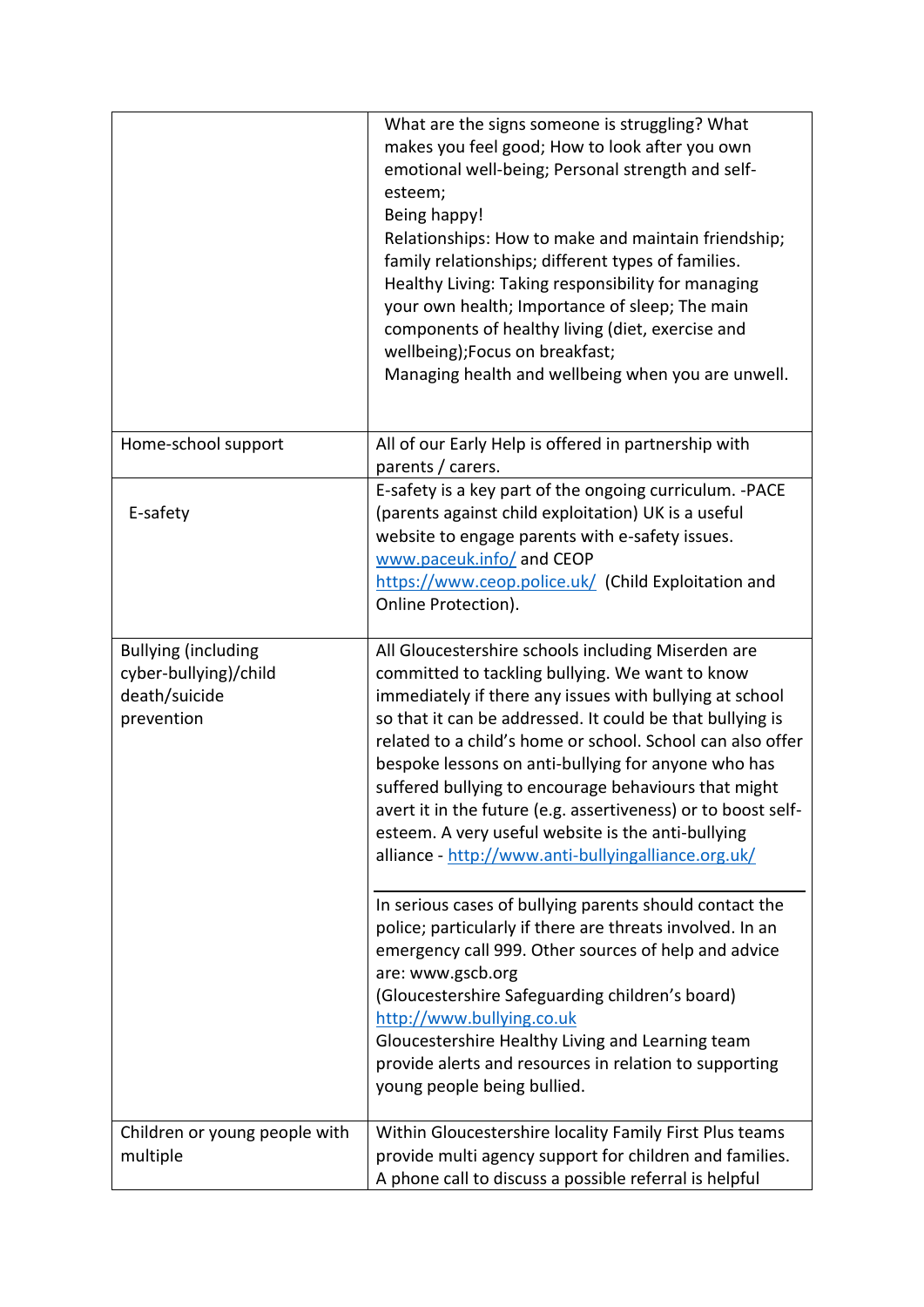| needs (vulnerable) or multiple  | before making written referral. The school will work              |
|---------------------------------|-------------------------------------------------------------------|
| needs                           | with a range of agencies and attend relevant meetings.            |
| (complex) requiring multi-      |                                                                   |
| agency input or assessment      |                                                                   |
| Drug concerns                   | www.infobuzz.co.uk/: Info Buzz provides individual                |
|                                 | targeted support around drugs & emotional health                  |
|                                 | issues, development of personal & social skills, and              |
|                                 | information & support around substance misuse.                    |
|                                 | Drugs education is covered in the school curriculum.              |
| Mental health concerns          | Referral to school nurses may be appropriate.<br>$\bullet$        |
| *Please note that in            | Referral to CYPS (Gloucestershire's mental health<br>$\bullet$    |
| <b>Gloucestershire CYPS</b>     | services) via your own GP.                                        |
| (children and young people's    | For children/young people/adults with existing<br>$\bullet$       |
| services) replaced CAMHS        | mental health difficulties concerns should be                     |
| (child and adolescent mental    | discussed with the existing medical professionals                 |
| health services)                | (consultant psychiatrists).                                       |
|                                 | In an emergency call 999 or 111.                                  |
|                                 | CYPS* Practitioner advice line (for professionals to<br>$\bullet$ |
| Child Sexual exploitation (CSE) | call) tel:01452 894272.                                           |
|                                 | CSE screening tool (can be located on the GSCB website:           |
|                                 | www.gscp.org.uk/article/113294/Gloucestershire-                   |
|                                 | proceduresand-protocols                                           |
|                                 | This should be completed if CSE suspected.                        |
|                                 | Clear information about warning signs, the screening              |
|                                 | tool and Gloucestershire's multi-agency protocol for              |
|                                 | safeguarding                                                      |
|                                 | children at risk of CSE are at                                    |
|                                 | www.gscp.org                                                      |
|                                 | Referrals should be made to Gloucestershire social care           |
|                                 | and the Gloucestershire Police.                                   |
|                                 | All referrals to go to the Central Referral Unit 01242<br>247999  |
|                                 | •Further information: National Working Group                      |
|                                 | (Network tackling Child Sexual Exploitation)                      |
|                                 | www.nationalworkinggroup.org and PACE UK (Parents                 |
|                                 | Against Child Sexual Exploitation) www.paceuk.info                |
| Domestic violence               | The GSCB (Gloucestershire Safeguarding Children's                 |
|                                 | board) have published a Domestic Abuse pathway for                |
|                                 | educational settings which is on the GSCB website. If a           |
|                                 | child or young                                                    |
|                                 | person is suspected of living at home with a                      |
|                                 | domestically abusive parent or if a young person has              |
|                                 | domestic abuse in their own relationship then the usual           |
|                                 | procedures should be followed and a referral made to              |
|                                 | the children's helpdesk (tel: 01452 426565). The                  |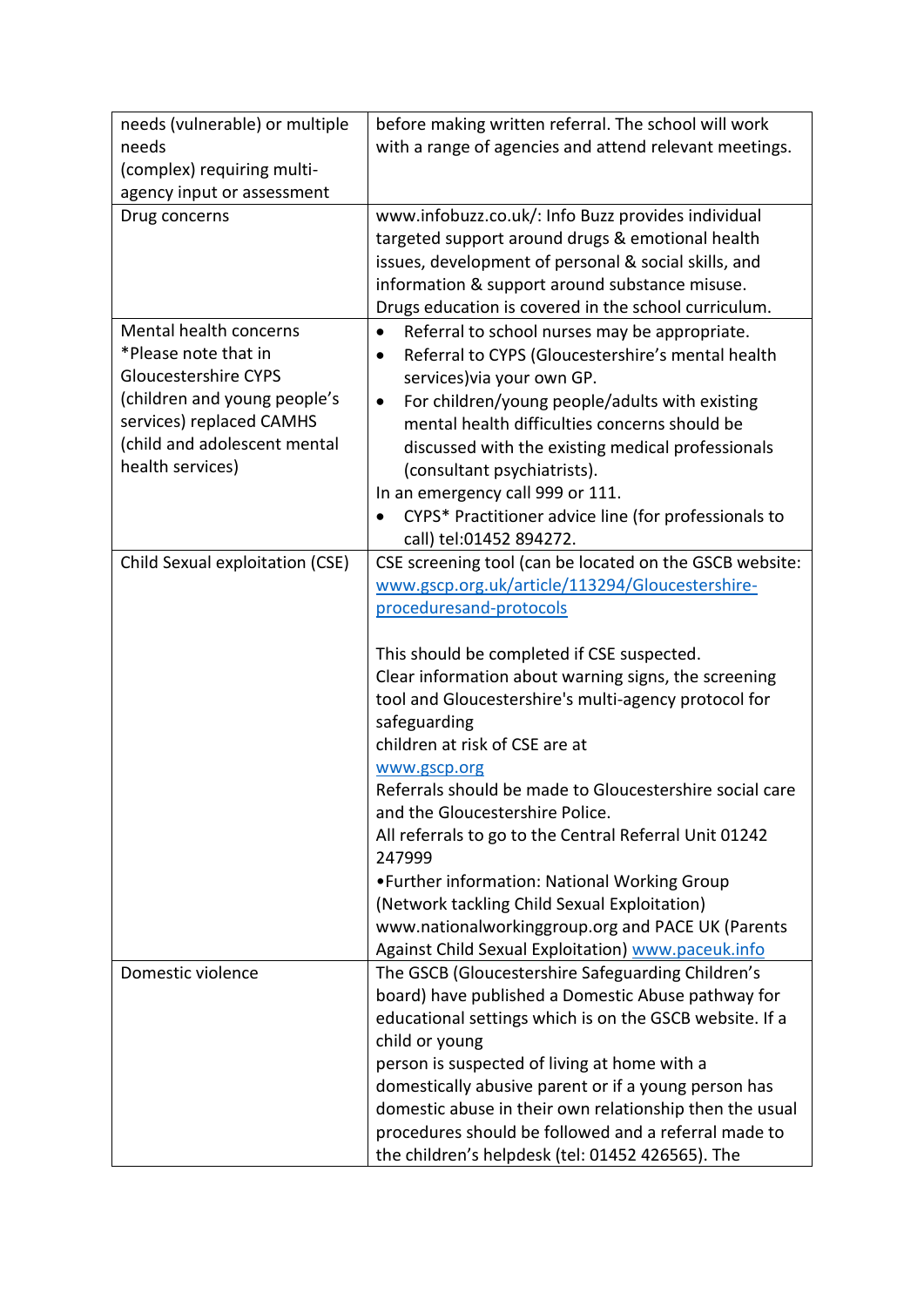|                                         | response will vary according to the age of the young<br>person so that the appropriate agencies are involved.<br>The cross-government definition of domestic violence<br>and abuse is any incident or pattern of incidents of<br>controlling, coercive, threatening behaviour, violence or<br>abuse between those aged 16 or over who are, or have<br>been, intimate partners or family members regardless<br>of gender or sexuality. The abuse can encompass, but is<br>not limited to:<br>· psychological<br>• physical<br>$\bullet$ sexual<br>·financial<br>• emotional<br>(Source: https://www.gov.uk/domestic-violence-and-<br>abuse, Jul 2015)                                                                                           |
|-----------------------------------------|------------------------------------------------------------------------------------------------------------------------------------------------------------------------------------------------------------------------------------------------------------------------------------------------------------------------------------------------------------------------------------------------------------------------------------------------------------------------------------------------------------------------------------------------------------------------------------------------------------------------------------------------------------------------------------------------------------------------------------------------|
|                                         | We will use:<br>Gloucestershire Domestic Abuse Support Service<br>(GDASS)<br>www.gdass.org.uk<br>or                                                                                                                                                                                                                                                                                                                                                                                                                                                                                                                                                                                                                                            |
|                                         | •Call the police (999 in an emergency or 101 for a non-<br>emergency situation).<br>or contact any of the national support help lines:<br>• National Domestic Violence Helpline (0808 2000 247).<br>.National Centre for Domestic Abuse (0844 8044 999).<br>•Men's Advice Line (0808 801 0327).<br>MARAC Gloucestershire Constabulary: Multi Agency<br>Risk Assessment Conferences (MARACs) prioritise the<br>safety of victims who have been risk assessed at high or<br>very high risk of harm. The MARAC is an integral part of<br>the Specialist Domestic Violence Court Programme, and<br>information will be shared between the MARAC and the<br>Courts, in high and very high risk cases, as part of the<br>process of risk management. |
| Fabricated and induced illness<br>(FII) | http://www.nhs.uk/Conditions/Fabricated-or-induced-<br>illness for information on behaviours andmotivation<br>behind FII. Any professionals suspecting FII must involve<br>the Police, Social Services and follow the child<br>protection procedures outlined in this policy                                                                                                                                                                                                                                                                                                                                                                                                                                                                   |
| Faith abuse                             | https://www.gov.uk/government/publications/national-<br>action-plan-to-tackle-child-abuse-linked-to-faith-or-<br>belief<br>for copy of DfE document 'national action plan to tackle<br>child abuse linked to faith or belief.'<br>Judith Knight; Diocese of Gloucester Head of<br>Safeguarding/faith abuse contact:                                                                                                                                                                                                                                                                                                                                                                                                                            |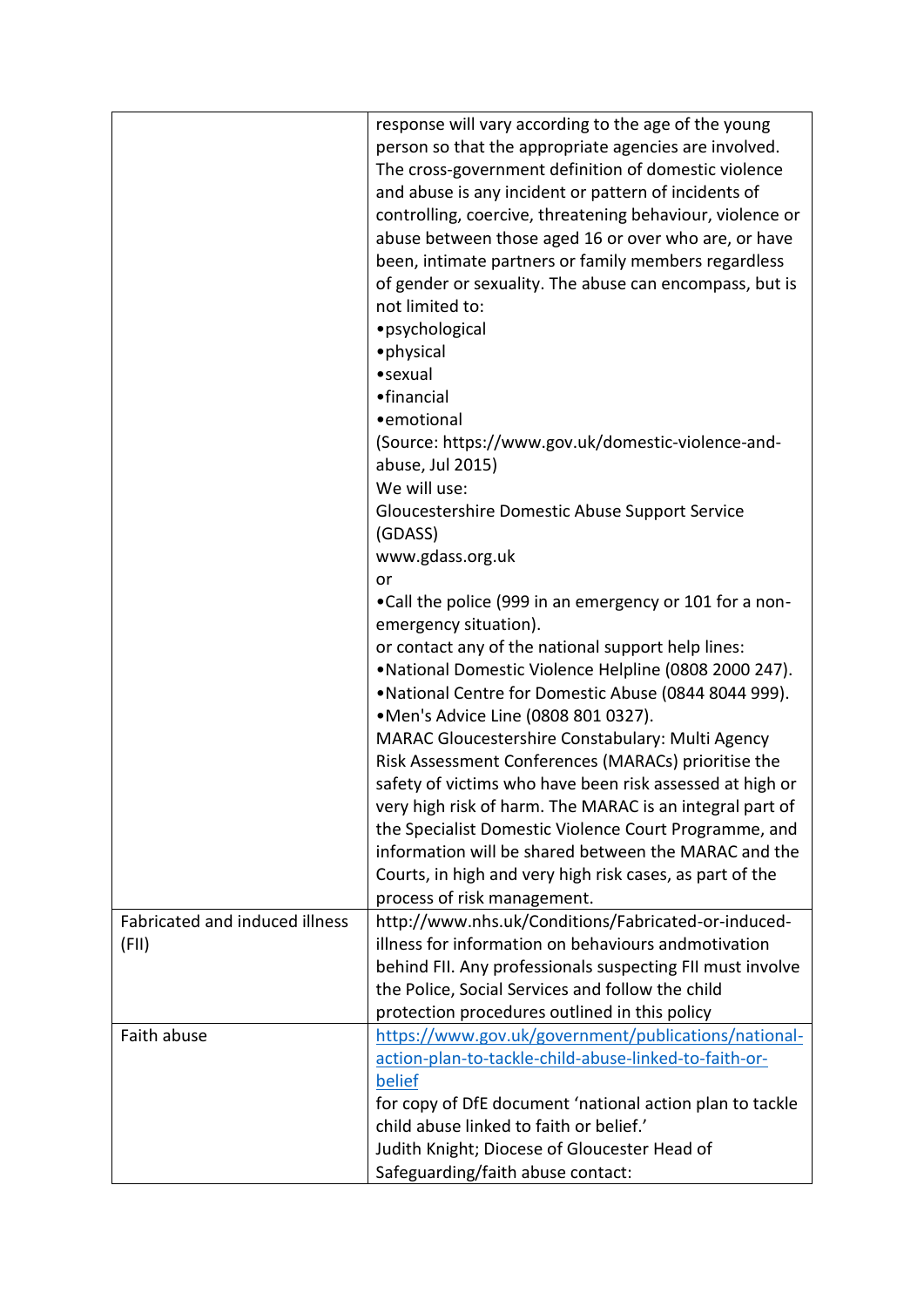| jknight@glosdioc.org.uk. For other faith groups contact                                                          |
|------------------------------------------------------------------------------------------------------------------|
|                                                                                                                  |
|                                                                                                                  |
| for NHS information and signs of FGM. Any suspicion of                                                           |
| FGM should be referred to the Police and social care. -                                                          |
| All staff have completed the online home office training,                                                        |
| 'Female Genital Mutilation: Recognising and Preventing                                                           |
|                                                                                                                  |
| http://www.fgmelearning.co.uk/ for interested staff or                                                           |
|                                                                                                                  |
|                                                                                                                  |
|                                                                                                                  |
|                                                                                                                  |
|                                                                                                                  |
| (Gloucestershire Police tel: 101). A task force set up to                                                        |
|                                                                                                                  |
| individuals and potential victims and aims to help them.                                                         |
|                                                                                                                  |
| Home office policy document, 'Ending violence against                                                            |
|                                                                                                                  |
|                                                                                                                  |
|                                                                                                                  |
|                                                                                                                  |
|                                                                                                                  |
|                                                                                                                  |
|                                                                                                                  |
|                                                                                                                  |
|                                                                                                                  |
|                                                                                                                  |
|                                                                                                                  |
|                                                                                                                  |
|                                                                                                                  |
| Gloucestershire County council website information on                                                            |
|                                                                                                                  |
| Families Helpdesk on 01452 426565 or Gloucestershire                                                             |
|                                                                                                                  |
| A private fostering arrangement is essentially one that is                                                       |
|                                                                                                                  |
| Private fostering is defined in the Children Act 1989 and                                                        |
| occurs when a child or young person under the age of<br>16 (under 18 if disabled) is cared for and provided with |
| accommodation, for 28 days or more, by someone who                                                               |
|                                                                                                                  |
| relatives are defined as; step-parents, siblings, brothers                                                       |
|                                                                                                                  |
| is not their parent, guardian or a close relative. (Close                                                        |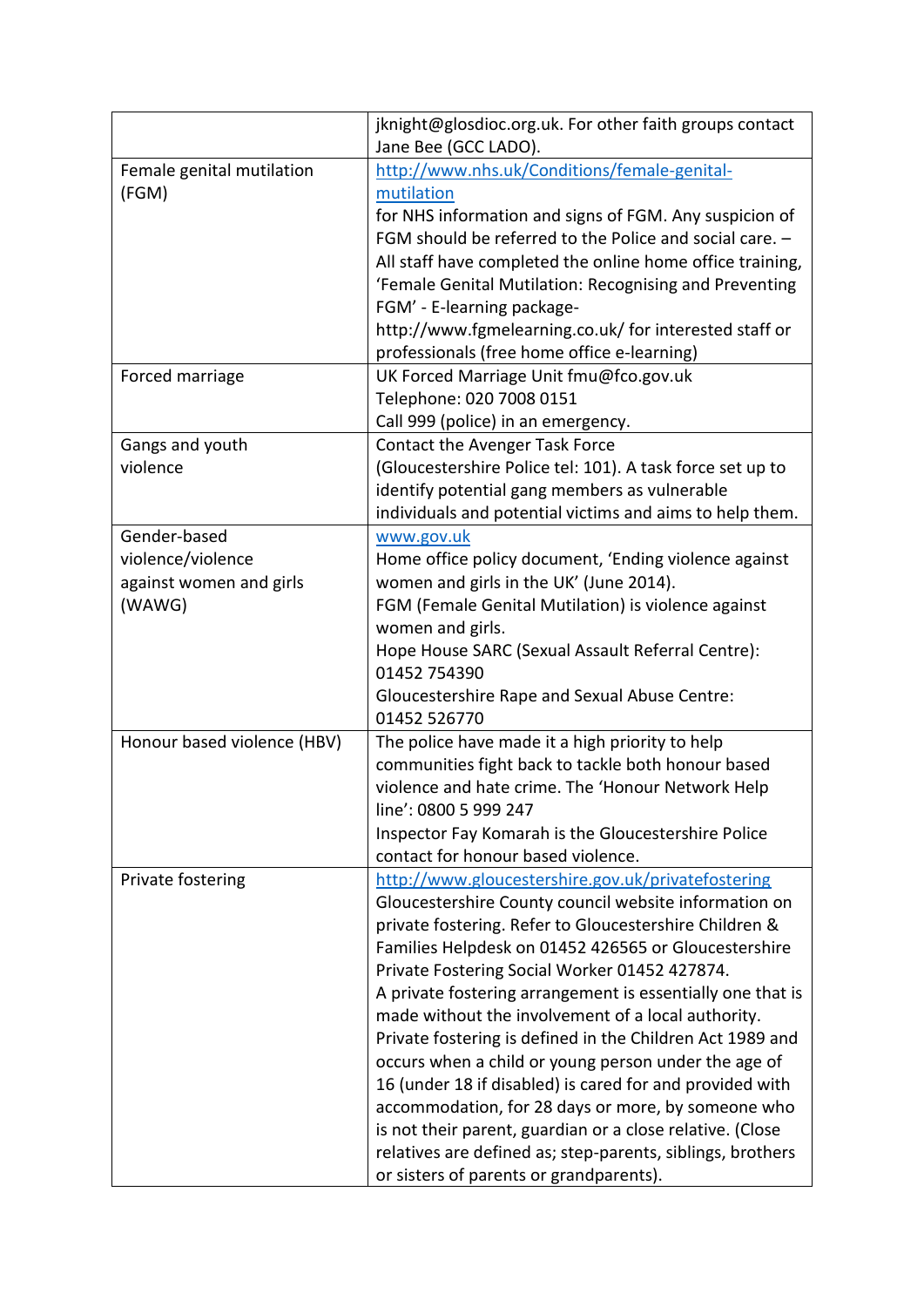| Radicalisation (Prevent Duty) | All staff have been trained using the Channel General    |
|-------------------------------|----------------------------------------------------------|
|                               | Awareness on line training.                              |
|                               | Gloucestershire Constabulary: 101 and Jane Bee (LADO)    |
|                               | Anti-Terrorist Hotline: 0800 789 321                     |
| Sexting                       | http://www.nspcc.org.uk/preventing-abuse/keeping-        |
|                               | childrensafe/sexting                                     |
|                               | (NSPCC website).                                         |
|                               | Gloucestershire Police have a small sexual exploitation  |
|                               | team.                                                    |
| Trafficking                   | Serious crime which must be reported to Nigel Hatton     |
|                               | (Gloucestershire LADO) and the Gloucestershire Police.   |
|                               | Trafficking can include a young person being moved       |
|                               | across the same street to a different address for the    |
|                               | purpose of exploitation.                                 |
|                               | It doesn't have to include people, children or young     |
|                               | people being moved great distances.                      |
| Children who run away         | PC Christina Pfister (Missing persons Coordinator        |
| (missing persons/missing      | Gloucestershire Police). Tel: 101 (Gloucestershire       |
| children)                     | Police).                                                 |
|                               |                                                          |
|                               | <b>GSCB Missing Children Protocol</b>                    |
|                               | http://www.gscb.org.uk:                                  |
|                               | Gloucestershire's protocol on partnership working when   |
|                               | children and young people run away and go missing        |
|                               | from home or care.                                       |
|                               | We work with all kinds of young people, no matter what   |
|                               | their background.                                        |
|                               |                                                          |
|                               | <b>Youth Support Team</b>                                |
|                               | We're there for young people whenever they need us.      |
|                               | Young people can drop in at our centres around           |
|                               | Gloucestershire. Or we can talk to them in their home    |
|                               | or school - wherever's best for them.                    |
|                               |                                                          |
|                               | We're realistic. We give young people an idea of what's  |
|                               | possible, but we challenge them too: we don't have all   |
|                               | the answers.                                             |
|                               |                                                          |
|                               | Talk to us                                               |
|                               | If you'd like to find out more about what we offer, call |
|                               | us on 01452 426900 or e-mail us at                       |
|                               | info.glos@prospects.co.uk                                |
| CME (Children                 | Anyone concerned that a child is missing education       |
| missing education)            | (CME) can make a referral to the Education               |
|                               | Performance and Inclusion team (EEI) at Gloucestershire  |
|                               | County Council. Tel: 01452 427360. Children Missing      |
|                               | Education (CME) refers to 'any child of compulsory       |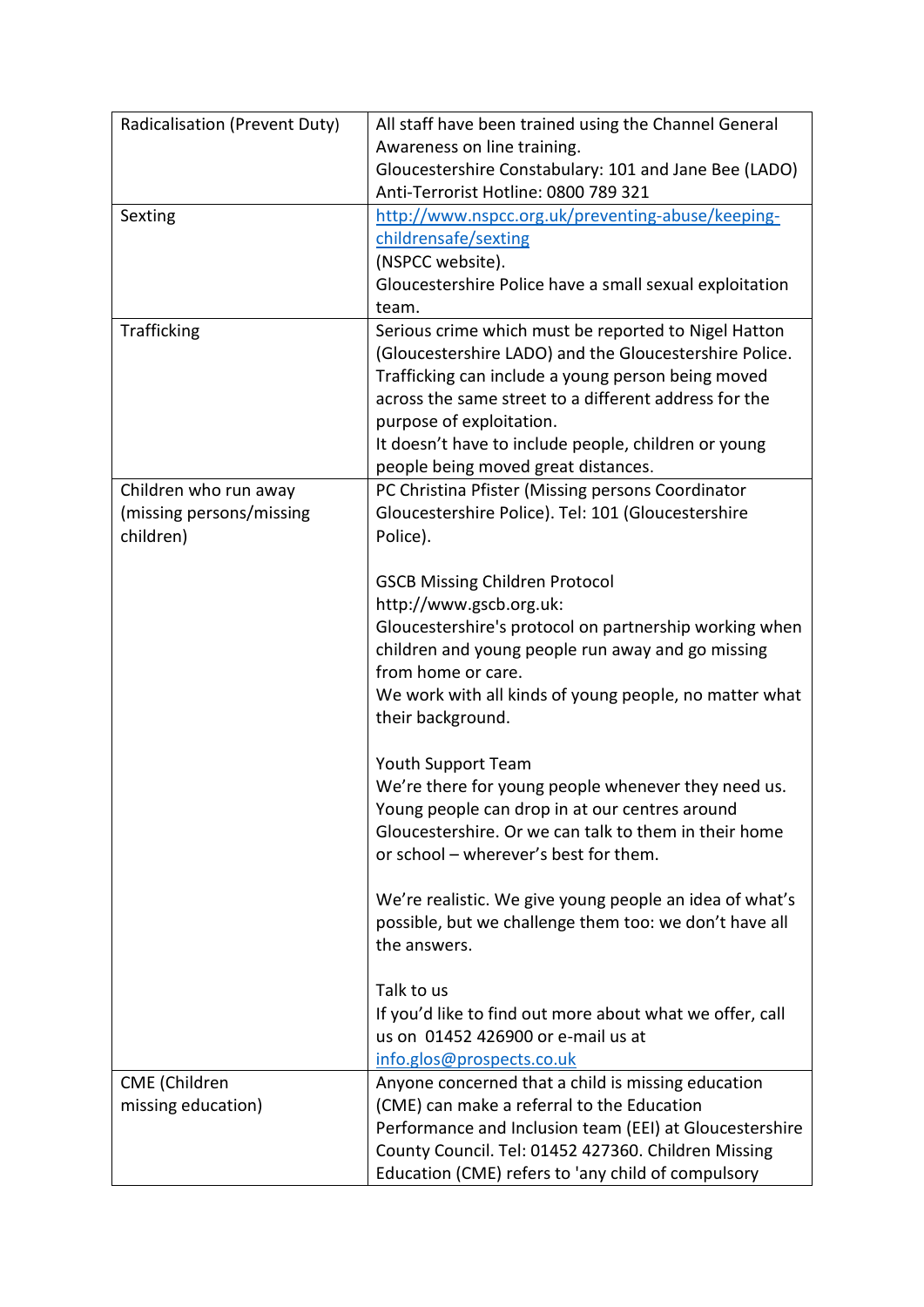| school age who is not registered at any formally           |
|------------------------------------------------------------|
| approved education activity e.g. school, alternative       |
| provision, elective home education, and has been out of    |
| education provision for at least 4 weeks'. CME also        |
| includes those children who are missing (family            |
| whereabouts unknown), and are usually children who         |
| are registered on a school roll / alternative provision.   |
| This might be a child who is not at their last known       |
| address and either: has not taken up an allocated school   |
| place as expected, or has 10 or more days of continuous    |
| absence from school without explanation, or left school    |
| suddenly and the destination is unknown. It is the         |
| responsibility of the Education Entitlement and            |
| Inclusion team, on behalf of the Local Authority (LA), to: |
| Collate information on all reported cases of CME of        |
| statutory school aged children in Gloucestershire          |
| maintained schools, academies, free schools, alternative   |
|                                                            |
| provision academies and Alternative Provision Schools      |
| (APS). The EEI Team will also liaise with partner agencies |
| and other LAs and schools across Britain to track pupils   |
| who may be missing education and ensure each child         |
| missing education is offered full time education within 2  |
| weeks of the date the LA was informed.                     |

Miserden CE Primary School

## **Job description – Designated Safeguarding Lead (DSL)**

**Produced by GSCP Aug 2016**

## **Name of Designated Safeguarding Lead for Child Protection: Mrs Lucie Mitchell**

The Designated Safeguarding Lead (DSL) must be a senior member of the school leadership team. They have a legal responsibility for dealing with safeguarding issues, providing advice and support to staff, liaising with the Local Authority, and working with a range of other agencies. The Designated Safeguarding Lead need not be a teacher but must have the status and authority within the management structure to carry out the duties of the post.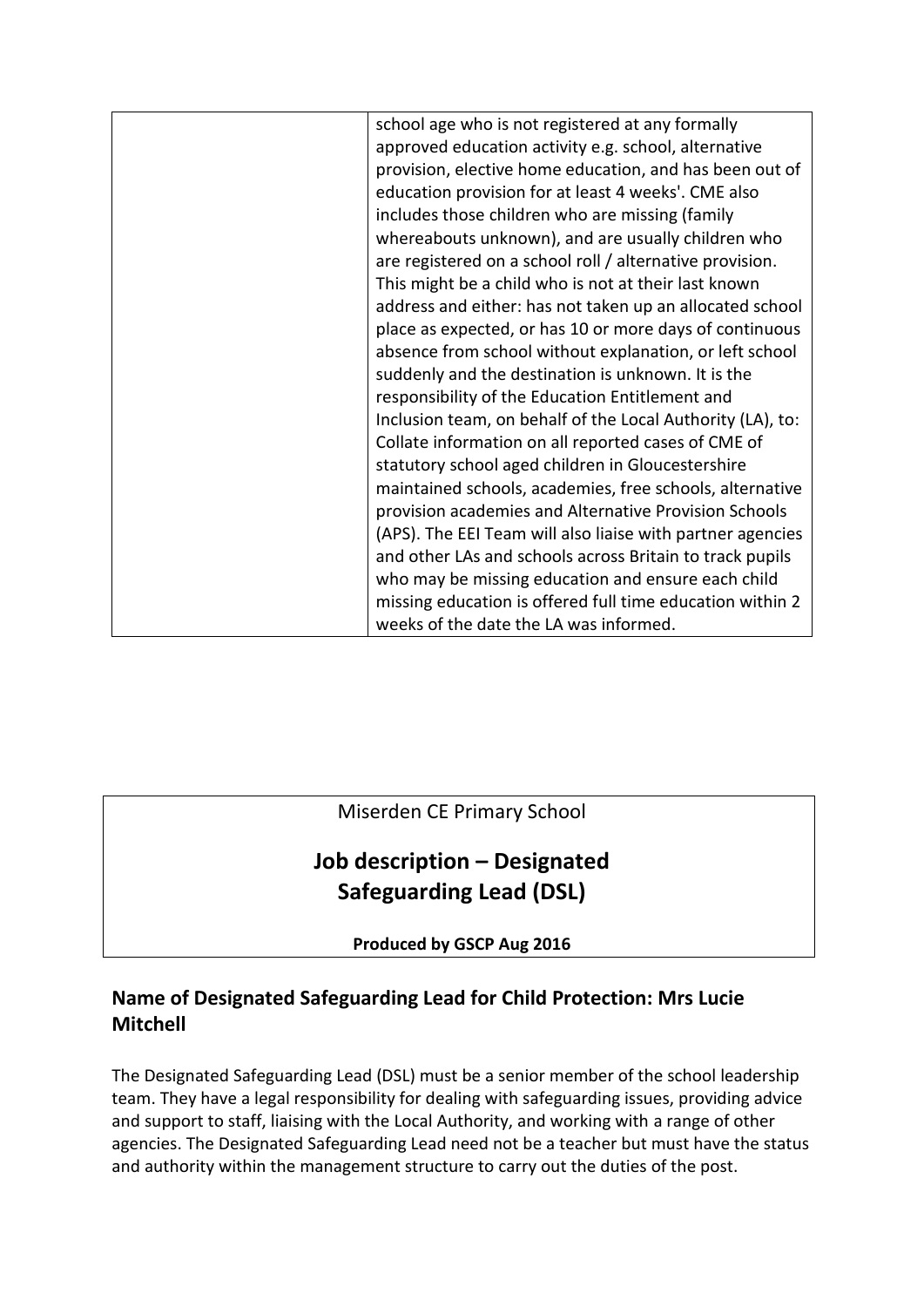Areas of responsibility:

#### **Policy and procedure:**

- Act as a champion of the school's safeguarding policy and procedures by ensuring all staff have access to and understand them
- Induct new members of staff with regard to the school and GSCB safeguarding policies and procedures
- Ensure the school safeguarding policy is updated and reviewed annually
- Ensure parents see copies of the safeguarding policy to avoid potential conflict later
- Ensure that all staff are aware of their responsibility to challenge behaviour which breaches the Guidance for Safer Working Practice (Code of Conduct)
- Reporting concerns:
- Recognise how to identify signs of abuse and when to make a referral
- Respond appropriately to disclosures or concerns relating to the well-being of a child
- Refer allegations or cases of suspected abuse to the relevant investigating agencies, ensuring they have access to the most relevant up to date information
- Liaise with the Head Teacher to inform them of any issues and ongoing investigations
- Liaise with the Governor with safeguarding responsibilities
- Ensure that relevant, detailed and accurate written records of referrals/concerns are kept and that these are stored securely
- When pupils move school, ensure their safeguarding file is sent to the new establishment immediately and securely
- Refer cases to the Channel programme where there is a radicalisation concern as required
- Support staff who make referrals to the Channel programme
- It is not the role of the DSL to investigate allegations of abuse or neglect by members of staff working or volunteering with children in school. This falls to the Headteacher or to the Chair of Governors where the allegation is against the Headteacher.

#### **Multi Agency working:**

- Ensure that pupils who are victims of abuse are supported appropriately and sensitively and that all actions from planning and intervention meetings are carried out and monitored
- Attend and contribute effectively to Child In Need meetings, Child Protection conferences, planning and review meetings; including those taking place out of normal working hours.
- Liaise and coordinate with colleagues and outside organisations to provide Early Help as soon as a problem emerges, at any point in a child or young person's life working with the Early Help Strategic Partnerships and referring to the Early Help Allocation groups where necessary. Acting as Lead Professional as appropriate
- Ensure that actions resulting from meetings are SMART and that they are carried out in a co-ordinated way; making the difference which was anticipated

## **Training:**